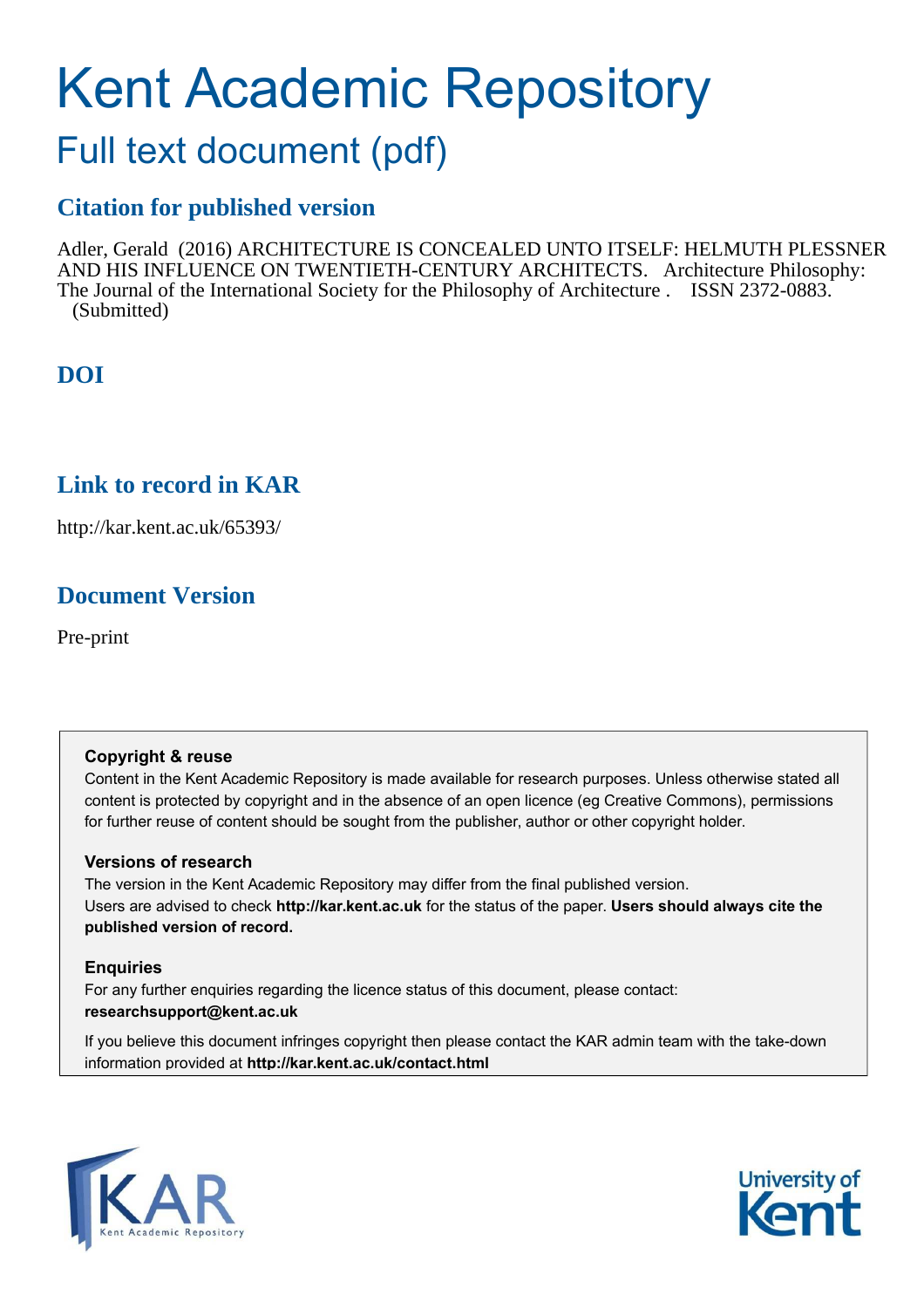#### **Gerald Adler**

### **ARCHITECTURE IS CONCEALED UNTO ITSELF: HELMUTH PLESSNER AND HIS INFLUENCE ON TWENTIETH-CENTURY ARCHITECTS**

#### **Introduction**

It is the intention of this paper to examine Helmuth Plessner´s (1892-1985) philosophical anthropology and to place its insights within the context of architectural ideas of his time and place, the better to understand this architecture and to gauge its enduring influence on .architectural theory and practice today. I argue that in hindsight, and subliminally, the gist of Plessner´s thinking has had substantial implications for and reverberations across twentieth-century architectural practice and thinking and it is (and should) still be relevant for architects working today, in the twenty-first century. Philosophical anthropology, as the Introduction to the preceding number of this journal made clear, has been off the boil for decades; its concerns, according to Jürgen Habermas, would be subsumed under sociology.<sup>1</sup> And yet the questions posed by Philosophical Anthropology in the 1920s persist to this day; why else would we be able to talk about the 'humanity' of, say, Alvar Aalto or Hugo Häring as opposed to the more abstract qualities of O. M. Ungers or of Peter Eisenman (to name two pairs of architects with clearly opposed world-views)? Although Philosophical Anthropology as a discipline within philosophy no longer obtains today, its concerns have been taken up by architectural theorists and practitioners, most typically by those tending towards positions of the interrelatedness of architecture with other fields and disciplines: positions generally opposed to the view that architectural theory and practice are largely autonomous pursuits.<sup>2</sup>

Plessner, who wrote his key texts in the years of the Weimar Republic, has certainly been sidelined within architectural culture, especially in comparison with the hero's welcome afforded his contemporary, Martin Heidegger, with whom he shares some common interests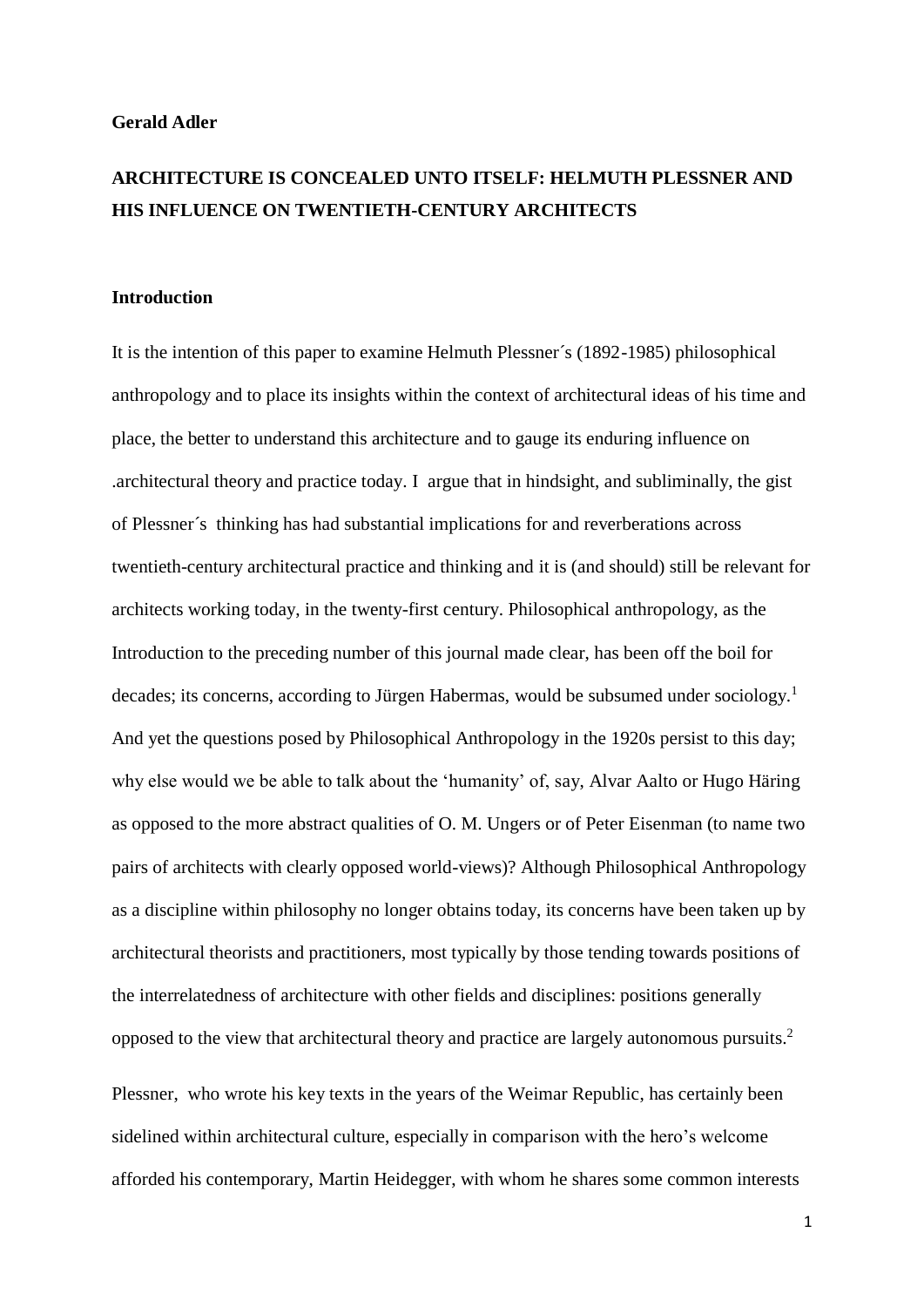(**Fig. 1**). <sup>3</sup> However, his work on the concept of 'ex-centricity' has an obvious architectural connection to human beings' spatial locations, and yet it is a relationship that has suffered from relative neglect over the course of the twentieth century. Plessner deserves to be seen in the light of the great upsurge in philosophical enquiry and critical thinking emanating from Weimar Germany in the 1920s, alongside the likes of Theodor Adorno, Walter Benjamin, Ernst Cassirer, Arnold Gehlen, Martin Heidegger, Siegfried Kracauer and Max Scheler.<sup>4</sup>



Fig. 1 Helmuth Plessner, aged ca 64, in Göttingen Source: Helmuth-Plessner-Gesellschaft, Dresden. Courtesy of Katharina Günther.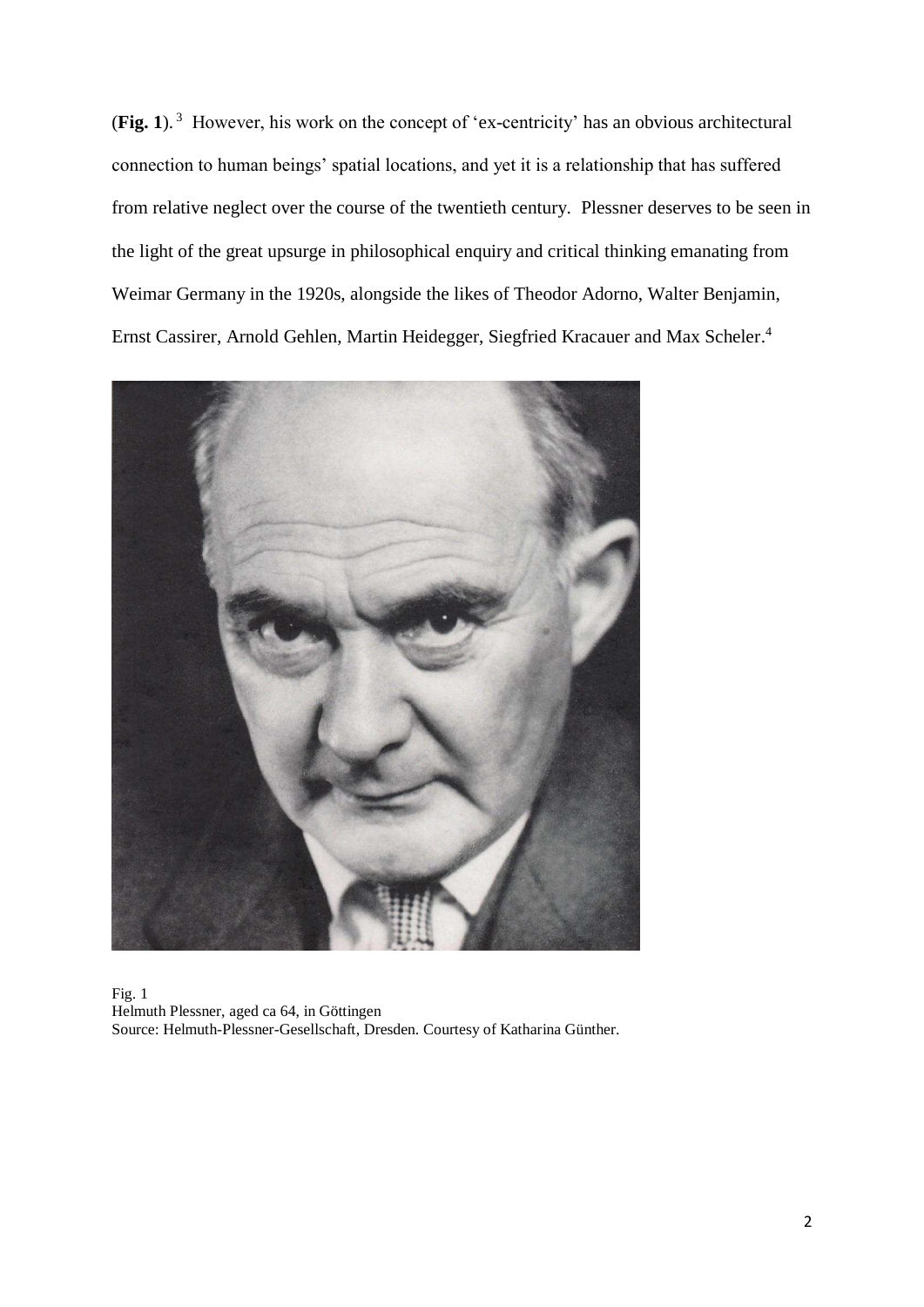#### **Plessner's Philosophical Anthropology**

Philosophical anthropology deals with questions like 'what is man?' and 'what is man's place in the nature of things?' as opposed to the more philosophically fundamental 'what is being?' Joachim Fischer has distinguished Philosophical Anthropology (the capital letters denote its distinctiveness), the special movement within German philosophy of the 1920s, from a more generalised philosophical interest in anthropology.<sup>5</sup> While the individual, subject-discipline claims of anthropology, and of philosophy, have had periodic influences upon architectural thinking, and have waxed and waned in their influence and perceived relevance over the decades, it is surely timely to re-examine philosophical anthropology, at a time when the hand of the living human being seems increasingly distant from architectural conception (the rise of the computer in design), building construction (the increase in digital and mechanised production) and, perhaps most significantly, from the actual perception of material and space, through the social atomisation and physical dematerialisation that are the effects of the new (social, in particular) medias. We seem less and less sure and confident of our place in the world, and a fresh examination of Plessner's thinking may, I hope, act as a spur and challenge to contemporary architects to decrease this distance.

Plessner's claim for philosophical anthropology is that it provides 'a clarification of the position of man in the world'.<sup>6</sup> That is to say, his recourse to the tools of philosophy is aimed at furthering our anthropological and sociological understanding, much as my recourse to Plessner is used to cast light on some aspects of architectural thought and practice. Plessner's thinking is contemporaneous with Martin Heidegger's. It is certainly easier to read than his compatriot's work, and more readily understandable. Plessner came from a background in the natural sciences, a field of knowledge requiring plain and straightforward language, a language which, moreover, has to act as an adjunct to non-verbal forms of communication, such as drawings, diagrams and photographs, akin to architectural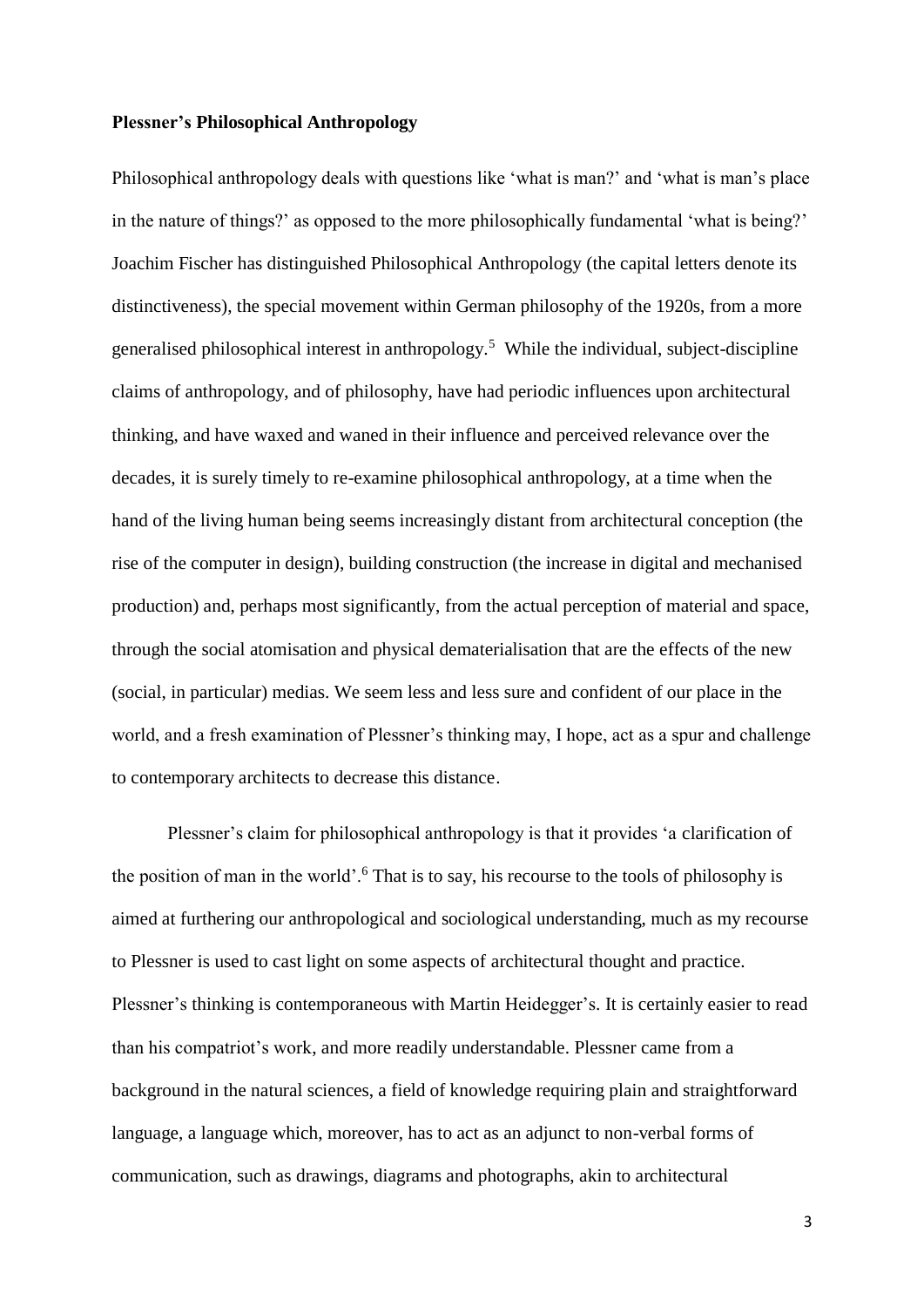communication.<sup>7</sup> Immersed in transcendental philosophy, Plessner sought to answer Goethe's wish that Kant's Critique of Pure Reason (Kritik der reinen Vernunft) be completed by a 'Critique of the Senses' (Kritik der Sinne).<sup>8</sup> In a nutshell, this was to be Plessner's contribution to knowledge, initiated with his Unity of the Senses (Die Einheit der Sinne, 1923) and substantiated with his book The Levels of Organic Being and Man (Die Stufen des Organischen und der Mensch) in 1928.<sup>9</sup> Plessner made one substantial contribution to philosophical vocabulary: the word 'ex-centric' in the sense of "out of the centre". <sup>10</sup>

#### **Plessner's key ideas and their relation to architecture**

Plessner's main text is his Die Stufen des Organischen und der Mensch (The Levels of Organic Being and Man). It failed to sustain the same degree of interest as the key contemporaneous work of phenomenological philosophy, Heidegger's Being and Time, either in the field of philosophy or, as this paper focusses on, that of architecture.<sup>11</sup> The reason, perhaps, is due to its interdisciplinary nature: Plessner was a trained biologist, and indeed of the seven chapters of the Levels, it is only the final one, 'The Sphere of Man', that deals with the anthropological and philosophical implications of his thesis.

#### **Man´s ex-centric positionality**

Here Plessner posits that, at the (human) observable scale of biological life, each organism's position relative to that of others, and to the environment, is a decisive factor in our understanding its drives and Dasein (roughly, 'being', or 'being-there', to appropriate a word of Heidegger's). Viewed in terms of an ascending hierarchy in the natural world, plants have fixed positions in the world, whereas animals move freely. They have, according to Plessner, different kinds of 'positionality'. Human beings have the additional characteristic, by virtue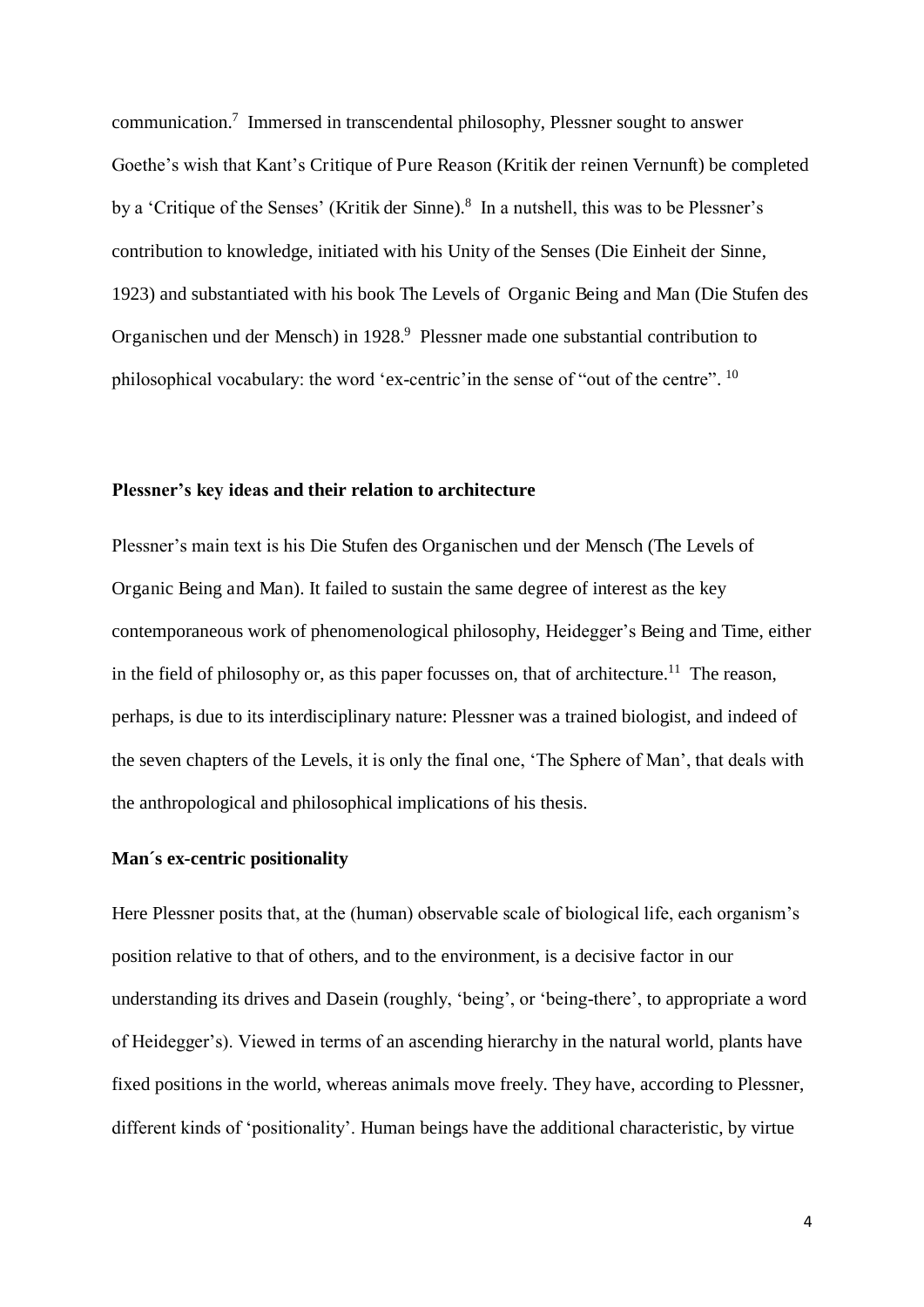of their advanced mental prowess, of being aware of their positionality and of being able to reflect upon it. They have 'ex-centric positionality'.

If seen in the context of architecture, the concept of man´s ex-centric positionality has interesting implications, both for the way we perceive our position in the world, in reference to our surroundings, and in the way designers conceive, propose and make such environments. First of all architecture provides a way of understanding ex-centricity through the developing means of representing buildings in the early decades of the twentieth century where, in avant-garde circles, the axonometric projection began to supplant the perspective.<sup>12</sup> The axonometric, famously, is a more analytical representation of a building from which we can scale off accurate dimensions, and does not depend upon the single human observer and viewpoint demanded by the perspective. It is emblematic of a disinterested abstraction, 'excentric', as opposed to the perspective's centredness on the human eye. The human viewpoint of the perspective, as opposed to other apparently more dispassionate and objective architectural projections, is the main topic of Alberto Pérez-Gómez and Louise Pelletier's book Architectural Representation and the Perspective Hinge.<sup>13</sup> This was published in 1997, in the wake of a renewed and sustained interest in architectural drawing on the part of avantgarde architects and students, and on the brink of the revolution in architectural practice, with the use of the computer fundamentally changing the way buildings are imagined and produced.<sup>14</sup> In recent years, the ubiquity of digital means of representation and architectural production has multiplied the questions regarding man's position with respect to architecture, in an era where images are invariably projected onto flat screens, and which may be scaled up or down at will.<sup>15</sup> Of course, we cannot claim that buildings and places have any views of their own positions in the world, be they objective or subjective. What may be argued, though, is that people who imagine or make buildings and places, 'architects', have, in modern times and places, steadily developed an ex-centric view of their work that has tended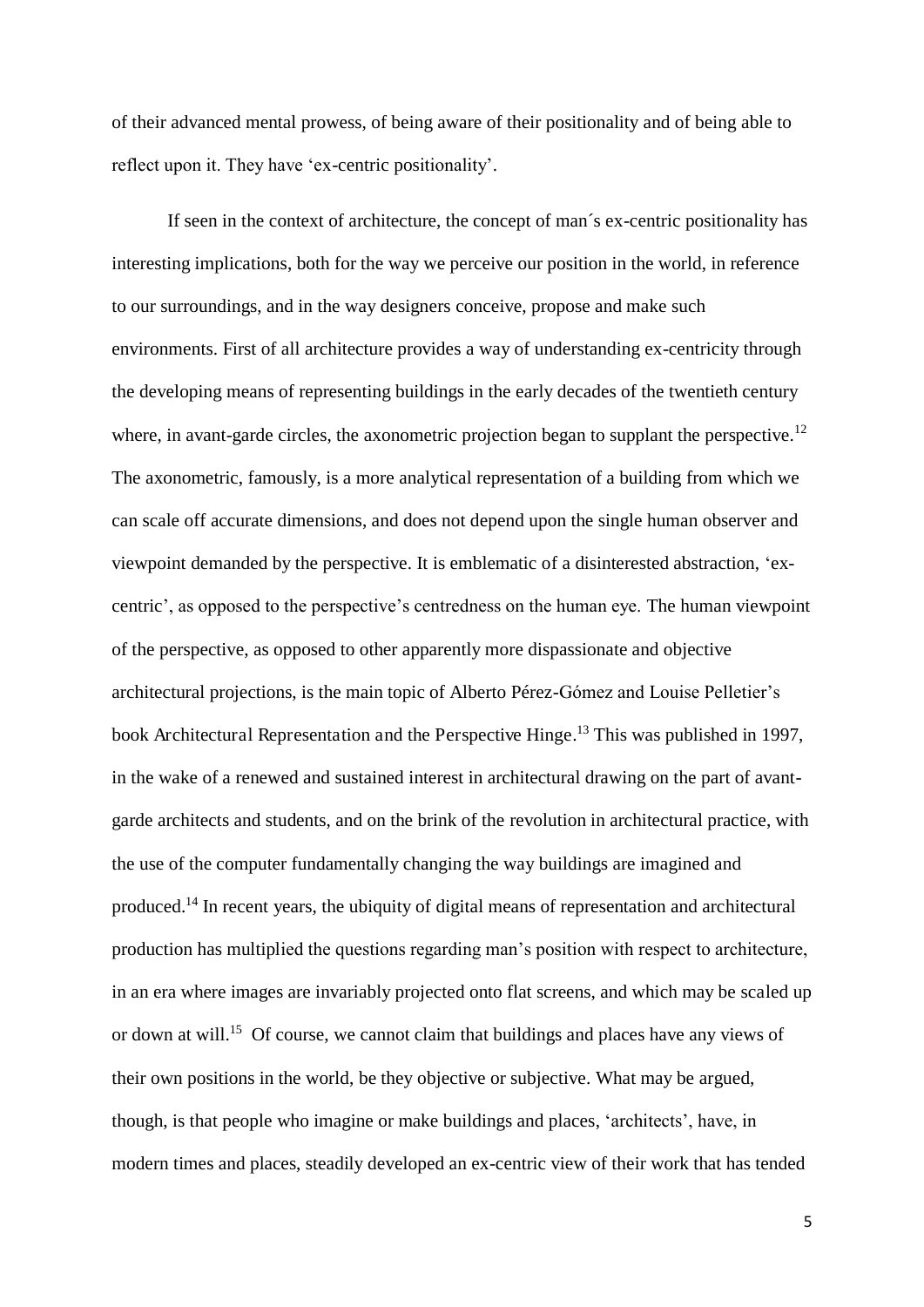to locate them outside the work itself and, moreover, with heightened abilities to reflect on their work dispassionately. The 'criticality' at large in the humanities and social sciences has noticeably extended into architectural design, and has gained increased traction in the last decades. The architect, as artist and agent, is emblematic of a renewed philosophic interest in the question (it is Thomas Nagel's question) of 'how to combine the perspective of a particular person inside the world with an objective view of that same world, the person and his viewpoint included. It is a problem that faces every creature with the impulse and the capacity to transcend its particular point of view and to conceive of the world as a whole.'<sup>16</sup>

Plessner´s emphasis on space and position as opposed to time and occasion is probably his most important contribution for architects.

#### **The finitude of human beings**

Published in the same year as the now more famous Being and Time, Plessner's Levels similarly explores the philosophical implications of man's finitude. The substantive difference is that whereas Heidegger sees finitude in its temporal sense ('we will all die'), Plessner regards our spatial limitations and relationships as more compelling ('we are all located in different places, and in a constantly changing relationship to those places').<sup>17</sup> He goes on to maintain that 'human beings live in three worlds: an outer world (Aussenwelt), an inner world (Innenwelt), and the shared world of culture (Mitwelt)'.<sup>18</sup> This heightened sense of the world, derived from a biological understanding of plant, animal and human life-forms, challenges Cartesian dualism, and is furthermore at odds with Descartes in an additional elaboration. Plessner maintains there is a 'double aspectivity' to life, at least as it appears to us humans. We experience the world 'from an inner and outer perspective' and have a double vocabulary when describing ourselves in the world.<sup>19</sup> There are contrasting outer-world concepts such as 'body' ('Körper') or 'living body' ('Leib') and inner-world ones such as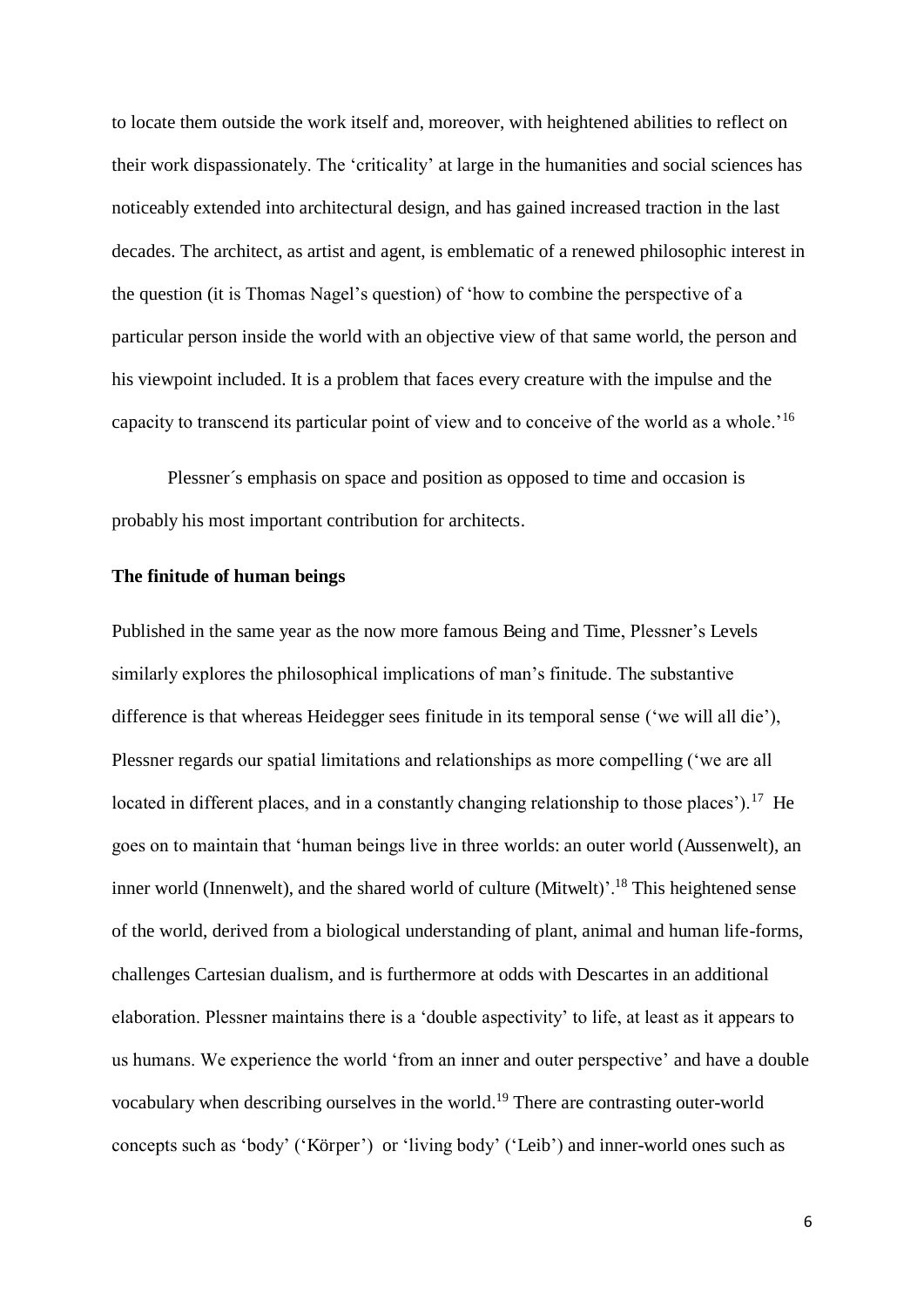'soul' ('Seele') and 'lived experience' ('Erlebnis'); and, as far as the Mitwelt (a word translated by Jos De Mul as 'world of culture') goes, 'I' ('ich') and 'we' ('wir'). This is indeed an elaboration, or perhaps a circumvention, of the mind-body problem that has beset (or fascinated, depending on your point of view) Western philosophy for centuries. Plessner was certainly embedded in metaphysics, as attested by his grounding in Kant, yet his ontology derives from a reading of man's position in the world; it is an ontology of where we are in the world that might confirm Richard Rorty's view that 'we [pragmatists] have no use for the reality-appearance distinction, any more than for the distinction between the found and the made. We hope to replace the reality-appearance distinction with the distinction between the more useful and the less useful.<sup>'20</sup> Our principal interests are pragmatic ones, serving our respective areas of cultural and intellectual enquiry and practice. $21$ 

#### **Plessner's Three Anthropological Laws**

In the final chapter of The Levels, 'The Human Sphere', Plessner outlines his three anthropological laws that follow from his understanding of man´s ex-centric positionality and his finitude. These are (i) the law of natural artificiality, (ii) the law of mediated immediacy, and (iii) the law of the utopian standpoint .

#### **1. Natural Artificiality**

The first, the law of natural artificiality, states that man uses artificial means (technology) to overcome his 'constitutive homelessness'.<sup>22</sup>

As an excentric being standing in disequilibrium, out of place and time, constitutively homeless, [man] has to "become something" and form his own equilibrium. [...] Man wishes to escape the unbearable excentricity of his being, he wishes to compensate for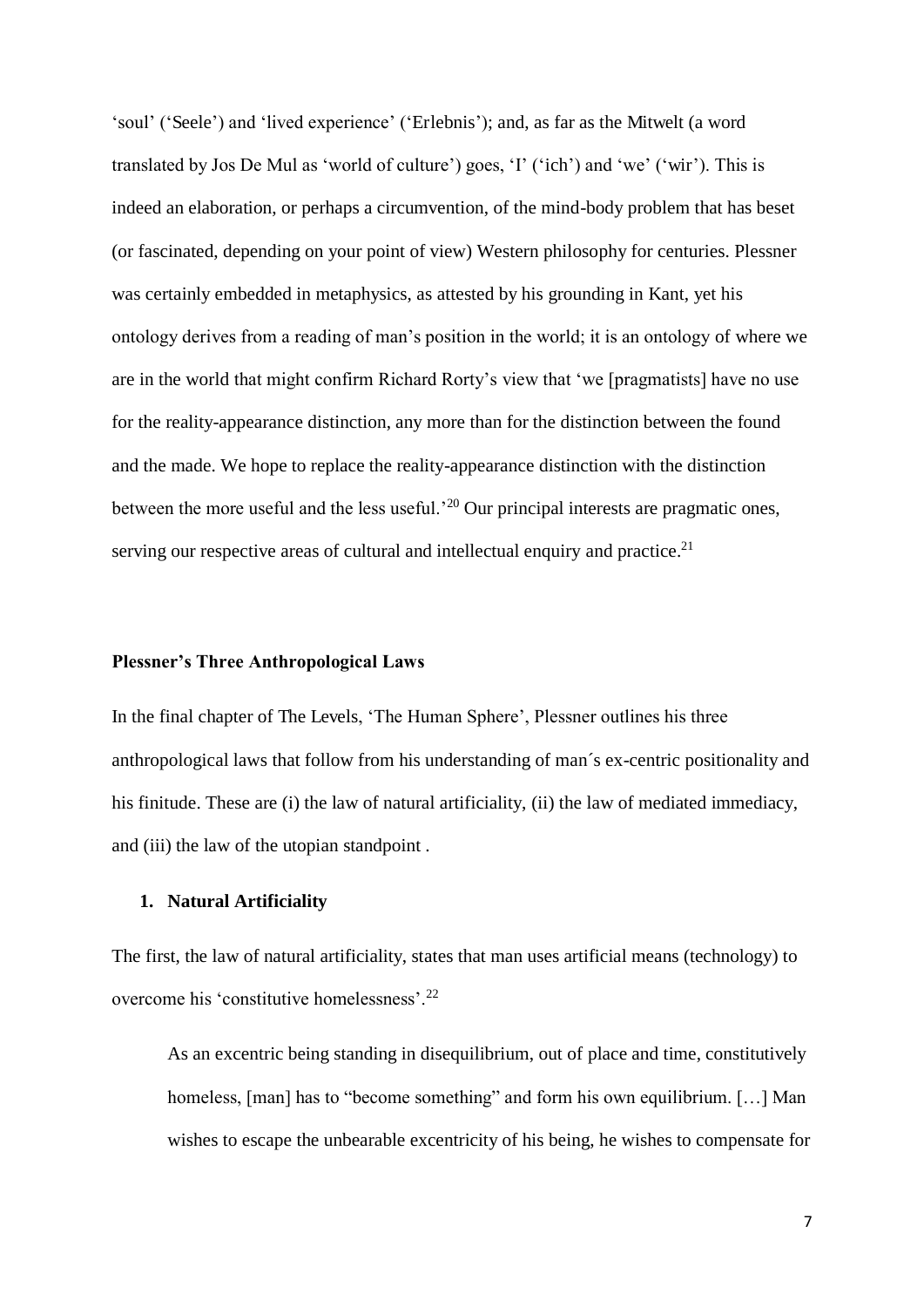the dichotomy [Hälftenhaftigkeit] of his own life-form and he can only manage to do this with things that are sufficiently heavy to weigh on the scales of his existence.<sup>23</sup>

Plessner goes on to specify what it is that supplies this corrective to man's ex-centricity: culture. To put it simply, as Jos De Mul does in his introduction to his edited book on Plessner, '[t]he world of culture and technology is the expression of the desire of human beings to bridge the distance that separates them from the world, their fellow man and themselves'.<sup>24</sup> For 'culture and technology', read architecture, in a formulation that might have been drafted by any number of reflective practitioners. Plessner understands architecture as 'artificial', certainly, but its artificiality is natural to man as he is currently constituted. Here Plessner makes common ground with his contemporary, the philosopher Arnold Gehlen, for whom man is a deficient being ('Mängelwesen'). The philosophical-anthropological point of Gehlen's is that man is a deficient being (as opposed to other animals) as he has to build his own world, before he can 'be'. 'Man is naturally a cultural being' ('Der Mensch ist von Natur aus ein Kulturwesen').<sup>25</sup> Furthermore, this is also an ontological response, one that answers man's existential need for a secure place in the world. Plessner recognises that

since man is compelled, through his type of existence, to lead the life that he actually lives, that is, to make what he is – since he only is when he accomplishes things – he needs a complement of an unnatural nature to which he is unaccustomed. Because of this he is by his very nature, by dint of his form of existence, artificial. As an excentric being that is not in equilibrium, standing in the void, placeless, timeless, constitutively homeless, he has to "become something" and to create his own equilibrium. And he creates this only with the assistance of unnatural things that emerge from his creation when the results of this creative making are granted their own heft.<sup>26</sup>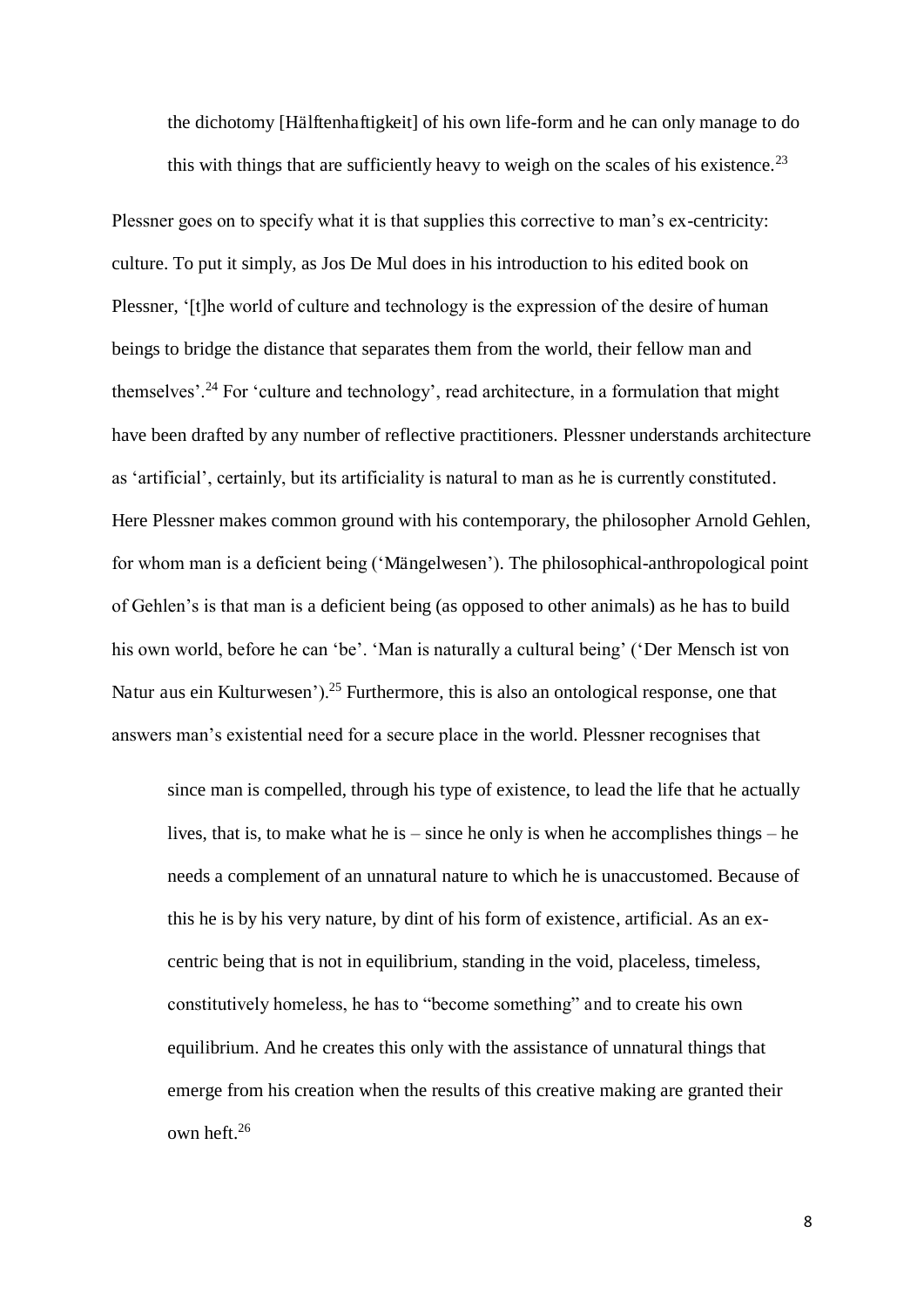Plessner makes it absolutely clear that culture, the very essence of natural artificiality, requires both mind and hand; it is, as he puts it, '[…] sucked out of the fingers: intelligence and manual dexterity lie at the root of the origin of the use of tools and of culture.<sup>27</sup> Plessner's 'natural artificiality' finds a strong contemporary echo in the writings of the Finnish architect Juhani Pallasmaa and the sociologist Richard Sennett, both of whom relate to Maurice Merleau-Ponty's philosophy of embodiment.<sup>28</sup> Yet we would be applying mistaken zeal if we allied Plessner's law of artificiality exclusively to what might loosely be termed the organic school of architecture. Instead, as I have argued elsewhere, it is more generally the re-emergent schools of realist and materialist philosophy, building on the work of, inter alios, the twentieth-century French philosophers Gilbert Simondon and François Dagognet, whose architectural implications are still to be realised.<sup>29</sup>

#### **2. Mediated Immediacy: immanence and expressivity**

Plessner's second anthropological law, mediated immediacy (subtitled 'immanence and expressivity'), speaks of the centrality of culture and technology in enabling man to express himself and his ex-centric position in the world. 'Man can only invent insofar as he discovers', in other words, man can only mediate things and conditions that are immediately available to him.<sup>30</sup> '[Man's] productivity is only a pretext by which discovery becomes occurrence and gains substance', a sentiment that finds an immediate echo in the writings of his contemporary, the architect Hugo Häring  $(1882-1958)$ .<sup>31</sup> Häring asks us to '[...] call on things and let them unfold their own forms. It goes against our nature to impose forms on them, to determine them from without, to force upon them laws of any kind, to dictate to them'.<sup>32</sup> Form finding has become the mantra of organic architecture ever since, and shares its vitalism with that of Plessner and others from the first decades of the twentieth century.<sup>33</sup>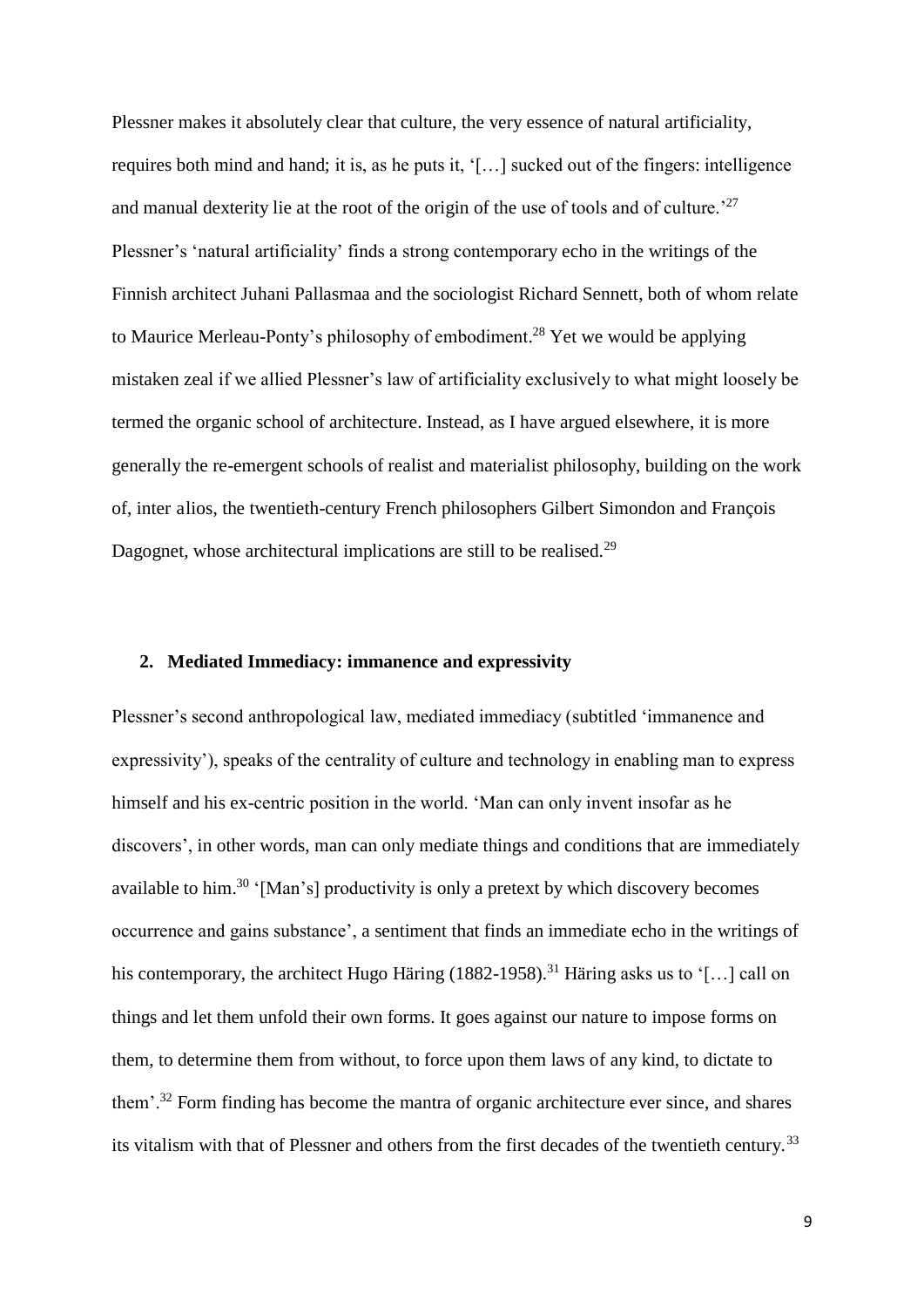However, we would be mistaken in thinking that the architectural implications of Plessner's second law are limited to the organic: let us not forget the adjective 'mediated' that Plessner couples with 'immediacy'. Cultural activities may well begin with the world as experienced, but they soon develop trajectories of their own, 'aesthetics' if you will, in order to express and make intelligible any particular ethos. Certainly, reading his speech that he gave at the Werkbund's  $25<sup>th</sup>$  anniversary conference in Berlin, in 1932, it is evident that Plessner alludes to the architecture of the Bauhaus, and of the benefits of the flat roof, while criticising the overtly aesthetic tendencies of the International Style and its followers.<sup>34</sup>

 By the end of the section on this second law, Plessner has expanded his thesis out, so that he can claim as a '…law, that in the end people do not know what they do, but only experience it through history'.<sup>35</sup> This second law is one that poses problems for those seeking a single architectural direction from Plessner, for surely the demands of extreme functionalism, exemplified by the organic architecture of Häring, compete directly with those of formalism and historicism. However, for Plessner, culture is always at least one step removed from the body's physiology; his phenomenology never leads to an oversimplistic manifestation of expression, something which for him is always historically embedded. My own reading of the architectural import of his second law leans more towards the claims of history and the memorability of received forms of buildings, and chimes with Plessner's own maturing views by 1932 elaborated in the following section, with an inclusiveness and largeness of character that leads to an 'open' architecture, and one, moreover, that is able to accommodate historical precedent. Plessner is reticent as to what 'open form' might actually mean for architecture. In his Werkbund speech he alluded to Dessau, Rotterdam and Amsterdam, epicentres of avant-garde design, and praised asymmetrical layouts, and especially the flat roof, that emblem of Bauhaus architecture, as an example of openness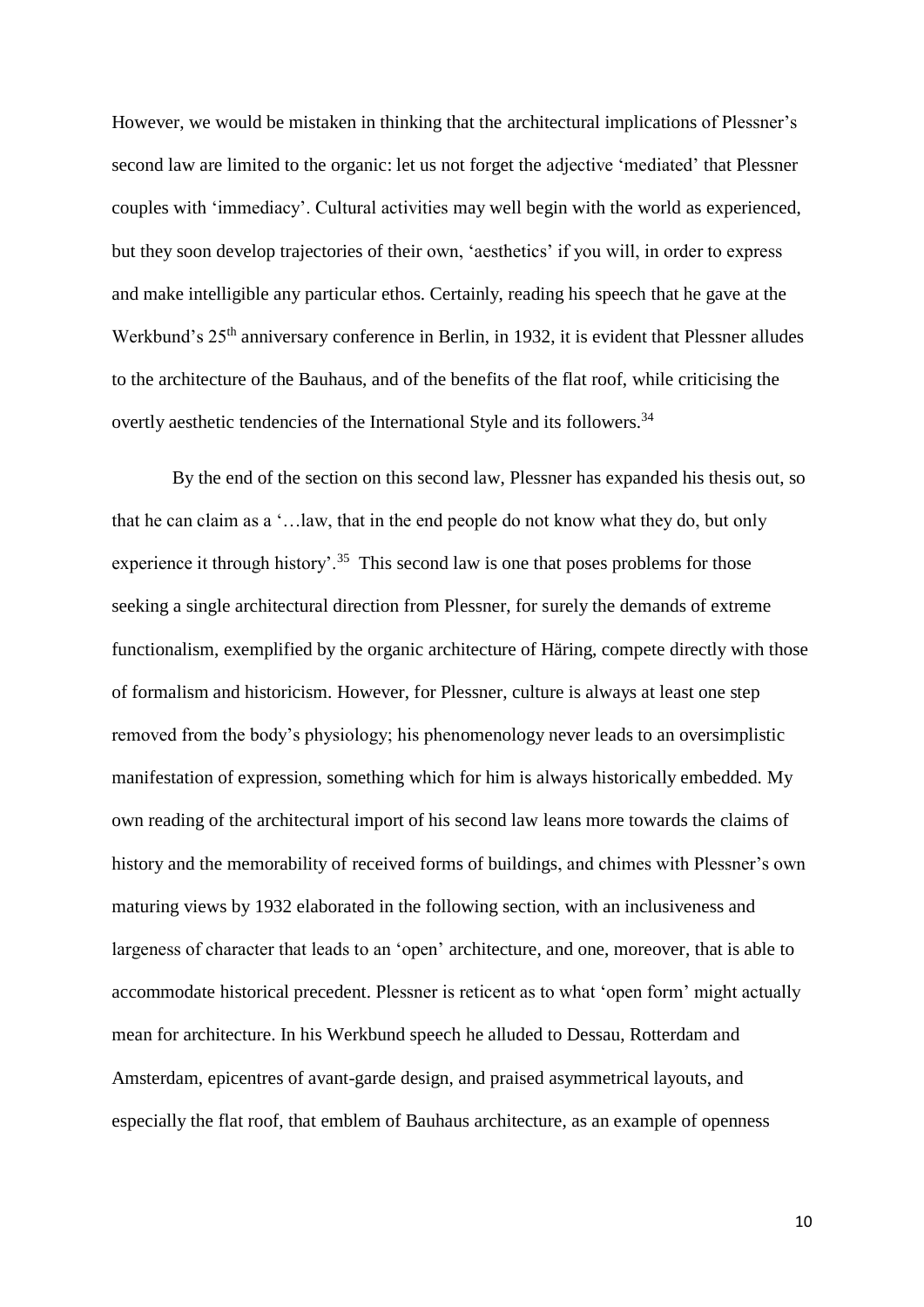precisely because it lacks a conventional termination, and is open to possibilities of buildings being stacked one on top of another.<sup>36</sup>

This second law is, therefore, ambiguous regarding its implications for architecture. On the one hand, and of great relevance to one strand of the Neues Bauen, it has an obvious relationship with the organic functionalism of Häring, on the other, the demands of history, of the importance of a continuing tradition, it represents its antithesis. The Austrian designer Josef Frank's interwar work – about which more later – comprising well-wrought buildings and pithy writings, represents perhaps the ideal balance between the demands of invention and of tradition. One aspect of tradition that links Viennese aesthetics with Plessner's demand for expressivity is the mask. Here one thinks of Plessner's playful and insightful essay 'The Smile' concerning the subtleties of the facial expression that is for him the most human of all our (dis)guises.<sup>37</sup> The mask was certainly something that Adolf Loos railed against in his writings even if his executed buildings, with their spatially rich interiors of Raumplan, their mixed palette of materials, and with their owners' eclectic furnishings, are all 'hidden' by the white-painted render of their exteriors.<sup>38</sup> His buildings, especially the houses, invariably have clear boundaries, even if these boundaries belie complexities within. Such an attitude to public presence is apostrophised by Helmut Lethen as 'public coolness' which Plessner 'seeks to turn […] into a medium that accepts vitalizing boundaries'. <sup>39</sup> The mask for Plessner acts as an essential distancing mechanism, a human mediation of the immediacy of the Aussenwelt that allows human beings to be in the world. For Lethen

Plessner's sociological discovery of roles as a protective medium is informed by Nietzsche's claim that every profound spirit needs a mask; his anthropology centres on this paradox: 'Only masked is man entirely real'. Oscar Wilde's motto – 'Man is least of all himself when he speaks in his own name. Give him a mask, and he will tell the truth' – echoes through Plessner's code of distance. $40$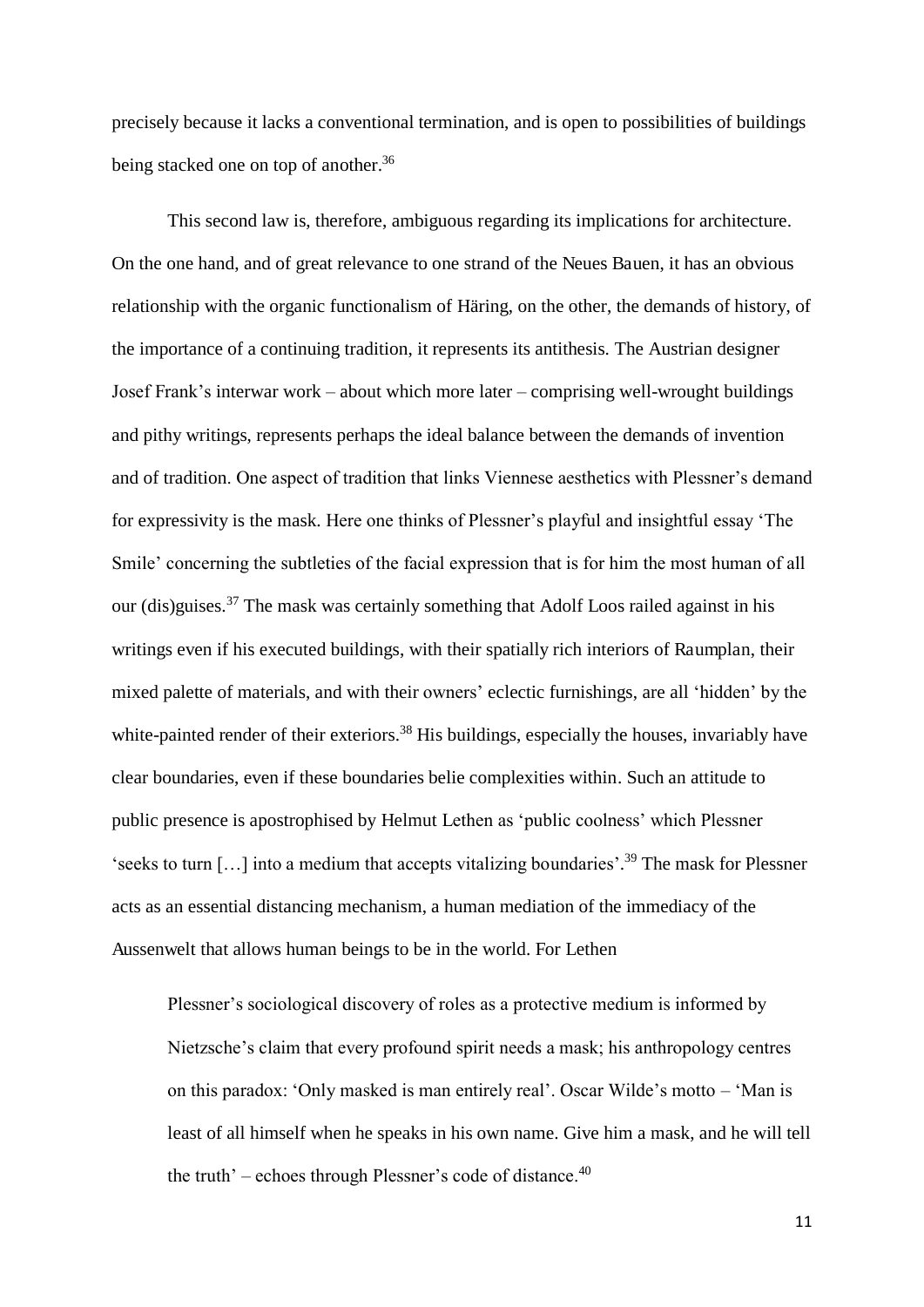Human beings' ex-centric positionality is due to the 'membrane' that separates them from their environment.<sup>41</sup> The German 'Reform' architect Heinrich Tessenow's executed buildings, drawings and writings – an oeuvre that reached its maturity exactly contemporaneous with Plessner's halcyon years of the 1920s – have uncanny echoes of much of the philosopher's work.<sup>42</sup> In an earlier essay, 'Objectivity or Truth in Craftsmanship', Tessenow (1876-1950) wrote:

It would be more beautiful, we would form closer human bonds, if we were able to openly show our sorrows and joys or the pipes of our houses and streets etc, everything that concerns us as humans; but we lack the ability to do so, lest such frankness embarrass or hurt us, and so we have much to hide.<sup>43</sup>

Tessenow recognised the mask-like function of architecture that conceals the facts of human life, and so makes it possible to live. His thinking acknowledges the suppression that enables meaningful expression to emerge, and concurs with Plessner's view that there must be '[…] in every artistic reading […] a distortion of the work, a partisanship, a choice, an emphasis, in a word a distancing alienation, in order to see the object'.<sup>44</sup>

It is in the city of Vienna, the birthplace of psychoanalysis, that 'mediated immediacy' found its most obvious outlet, though without the directness and polemical purity that are the hallmarks of Weimar Germany's protagonists of the Neue Sachlichkeit (New Objectivity). Within Viennese critical writings, too, there is frequently a mismatch between texts and buildings. Texts are by their very nature at one step removed from the objects they describe or analyse, and so tend to be more polemical and uncompromising than the buildings designed by the same author. One only has to compare Loos's shrill and hectoring writings, for instance, 'Architecture and Crime' with the architect's nuanced buildings and interiors, embedded in Viennese traditions of Biedermeier as they undoubtedly are.<sup>45</sup> On the other hand, in the era of 'Red Vienna', exactly contemporary with Weimar Germany in the 1920s,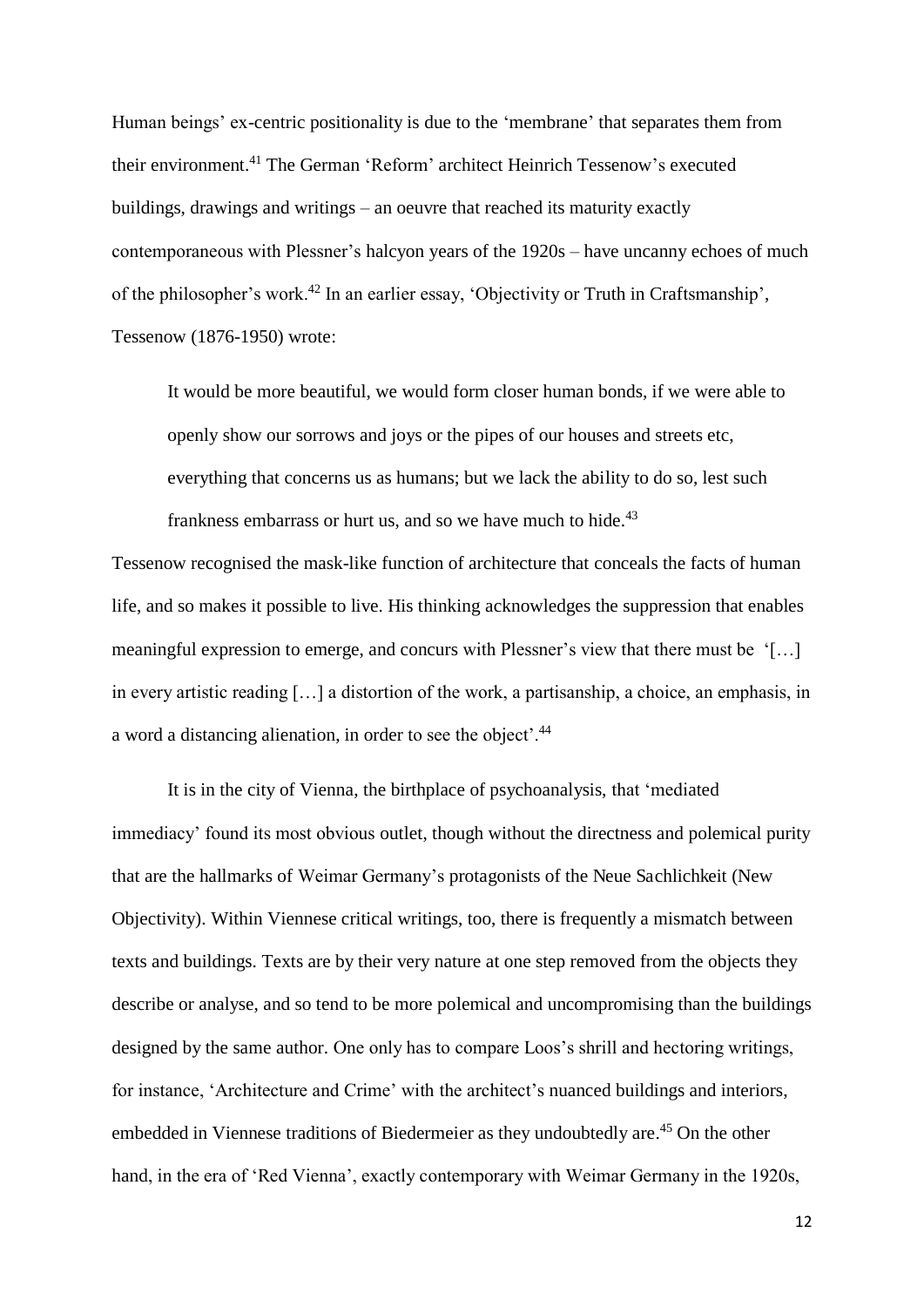we have the suave cynicism of Frank, who later wrote (in his Swedish exile), in his famous essay 'Accidentism':

The formal rules of art have been preserved through tradition, even though their validity cannot be proven; for that reason, there can be no art without recourse to tradition. Since these rules have been consistently observed from the earliest times up to the present day, one can regard them as axioms.<sup>46</sup>

Frank's pragmatic and non-partisan views will be seen to relate to Plessner's more nuanced thinking at the dawn of Nazi rule in Germany, a point that will be elaborated in the final part of this paper. The tenor of Frank's writing is on a par with the wry wit evident in his buildings and other design work: his architectural thinking is always mediated via understandable and stylistically knowing writings and buildings.

#### **3. Utopian Standpoint: nothingness and transcendence**

The third and final law, of man's utopian standpoint, is the one that connects Plessner most profoundly with questions of philosophical ontology. It builds on the mediating role of the second law with the implication for architecture that it is to be located firmly within a historical tradition, historical in a Hegelian understanding of the term. Its subtitle, 'nothingness and transcendence', seems most distant from the scientific underpinnings of the previous laws, and yet man's ex-centric being can only result in a belief in transcendence, as a bulwark against nothingness (i.e. the belief in God), or its profane equivalent, a hope in and striving for a brilliant future (i.e. Utopianism, or a Sartrean existentialism). 'The ex-centric form [of] human existence drives man to engage in culture, it awakens needs that can only be satisfied through a system of artificial objects'.<sup>47</sup> Buildings are obvious examples of such objects, produced within each society's architectural culture.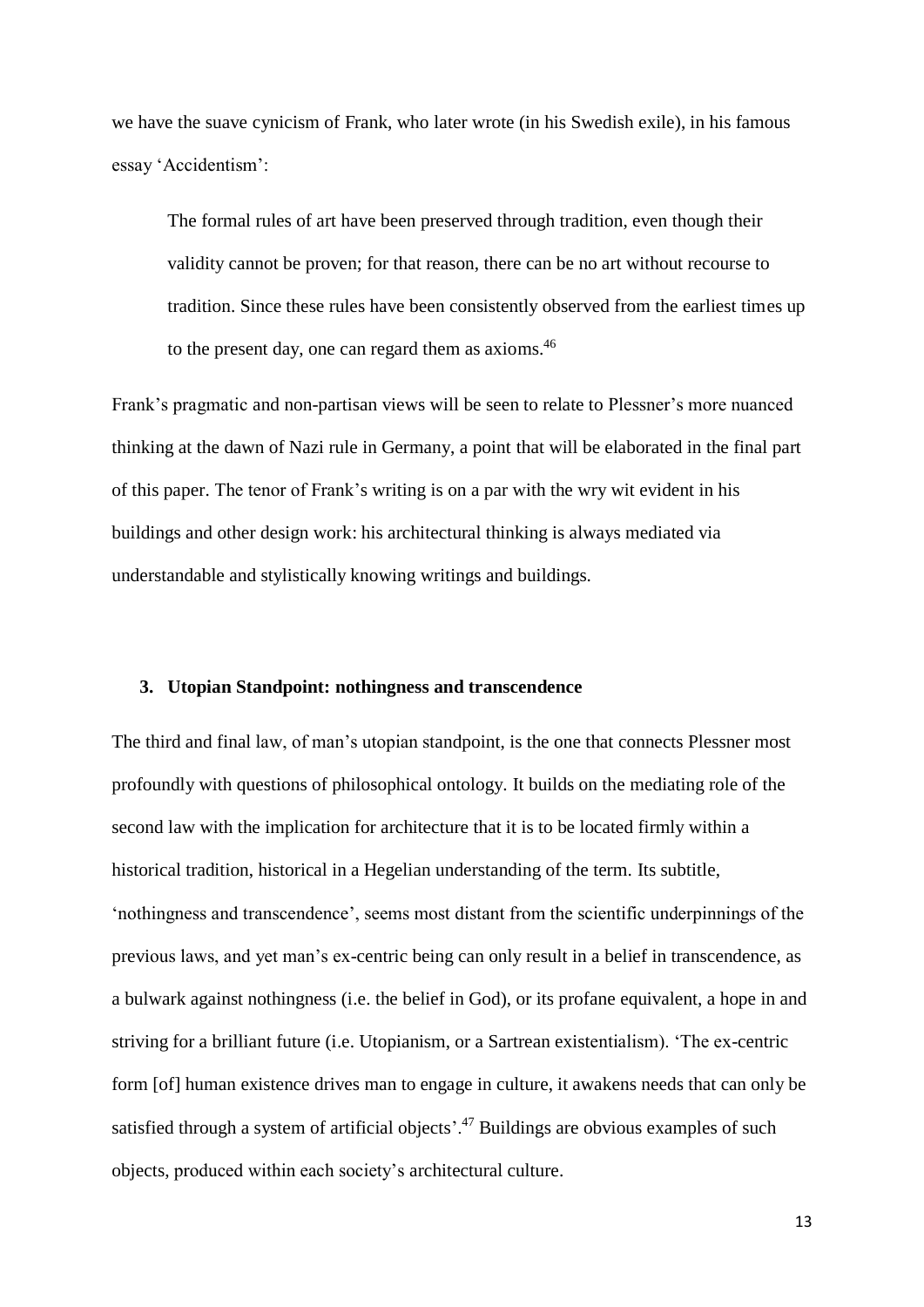Architecture may be said to be central to the enactment of Plessner's philosophical anthropology as it simultaneously acts in the inner, outer and with-worlds, with the architect as ex-centric agent: ' [human existence's] ex-centric form compels man to engage in culture, it awakens needs that can only be satisfied through a system of artificial objects […] Its constitutive rootlessness bears witness to the reality of world history'. <sup>48</sup> History, together with its twin, memory, is a central human faculty that affords us utopian transcendence, and with this third law, Plessner's philosophical anthropology broadens out to encompass man's historical nature. It is the law he expresses most succinctly (at some five pages right at the end of The Levels, it is significantly shorter than the preceding two laws), but the one to which he returns in his postwar writings in a more expansive mode. He considers the implications man's ex-centric position has for history, and for historiography, in his book The Belated Nation where he states that 'only one thing remains of life: memory'.<sup>49</sup> And in a late essay he writes

Thus man never returns. We have to renounce the romanticism of alienation and homecoming inherent in Marxism and admit to ourselves its illusionary character. In its optimistic linkage of progress and homecoming Marxism is based on an outmoded anthropology, which, still under Hegel's spell, ignores the consequences of insight into the impenetrability of man and the essence of his historicity.<sup>50</sup>

This is (late) Plessner, at his most hard-boiled and without any illusions. It is in complete contrast to the romanticism of Heidegger which suggests that appropriate architecture could provide such a refuge from modernity. Such a homecoming, expressed in the late 1960s but harking back to the antagonistic polarities of late Weimar Germany, would be satisfied neither by the nostalgia offered by Ferdinand Tönnies's 'community' nor by the rigidities of Marxist society.<sup>51</sup> Instead, according to Lethen, **'**Plessner contrasts the identikit picture of community as a symbiotic companionship with an idea of society that lacks idyllic features. It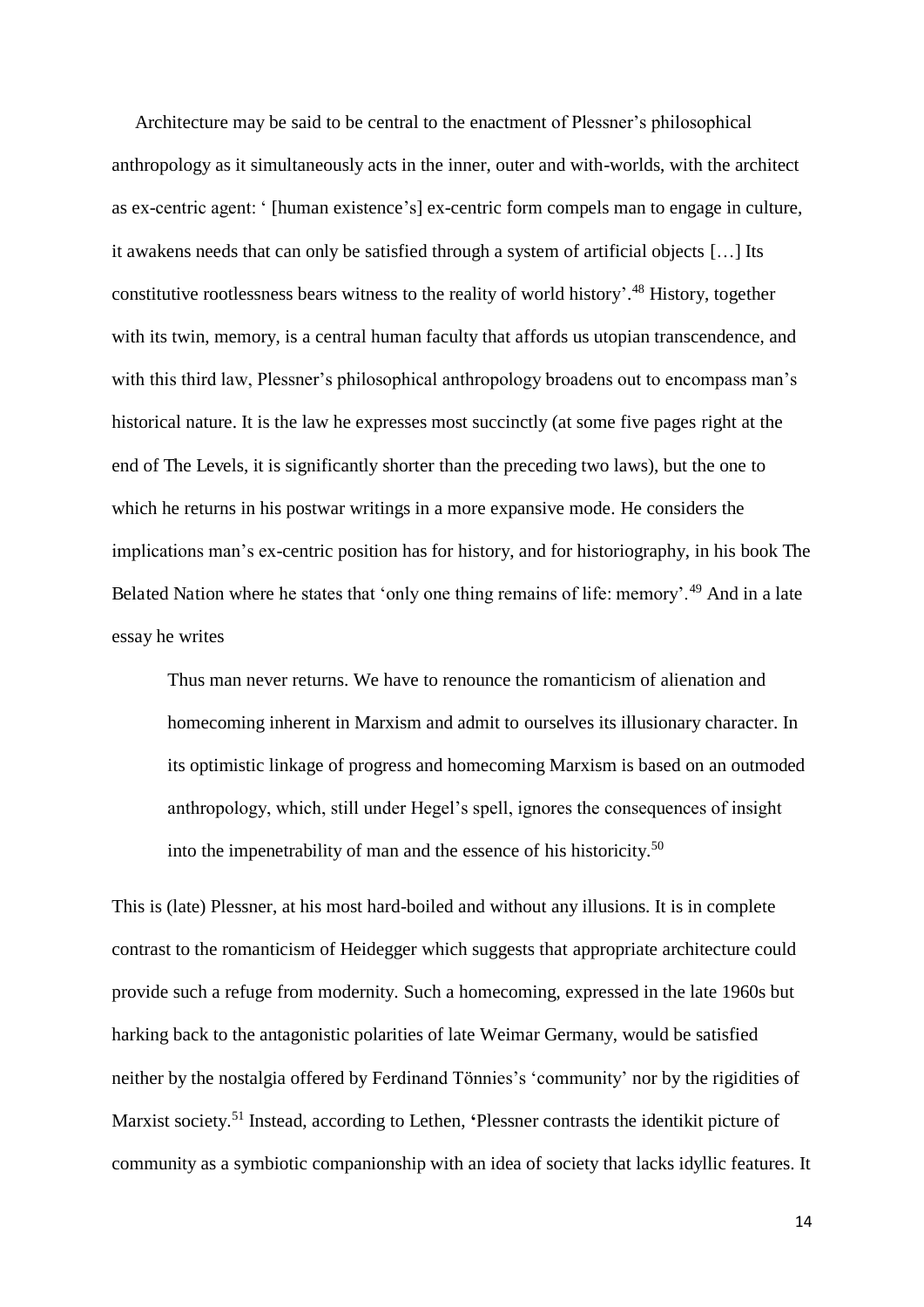is an open system of unencumbered strangers.'<sup>52</sup> An open political and social system, moreover, that finds its architectural equivalence in the open form typified by Walter Gropius's Bauhaus ensemble (1925-26) at Dessau. This characterises Plessner's pragmatic turn away from the abstract idealism inherent in Marxism to a transcendence which is just out of our reach, lying in the future of some utopian dream, or as Plessner concluded The Belated Nation, '[e]ven in the apparent finality of fundamental dogmatism [the philosophy of life] remains linked to historical change and in truth ready to awaken those unknown forces that herald what is coming.<sup>53</sup>

What might this mean for architecture? In his speech on the occasion of the  $25<sup>th</sup>$ anniversary of the German Werkbund Plessner claimed that

we have to underline one more point that is important for the success of this train of thought: the dissolution of the private ties through the technical world, the limitation of the private space of human existence, the eradication of private relationships and in place of these eradicated private relationships the gradual coming into being of a public realm.<sup>54</sup>

He went on to discuss the bankruptcy of aesthetics, since

the aesthetic attitude is no longer valid, it has become in a quite definite sense a private matter. It is the preserve of people of taste, of those who possess time, money and education, who take pleasure in fine things and know what to do with them: however, it is no longer the preserve of the public sphere, no longer the preserve of that unassuming subjectivity of the masses, in which we all participate, like it or not.<sup>55</sup>

So far, so sachlich. However, in what at first sight appears to be a volte-face on the part of Plessner, towards the end of his speech he appears to subvert, or soften, his argument: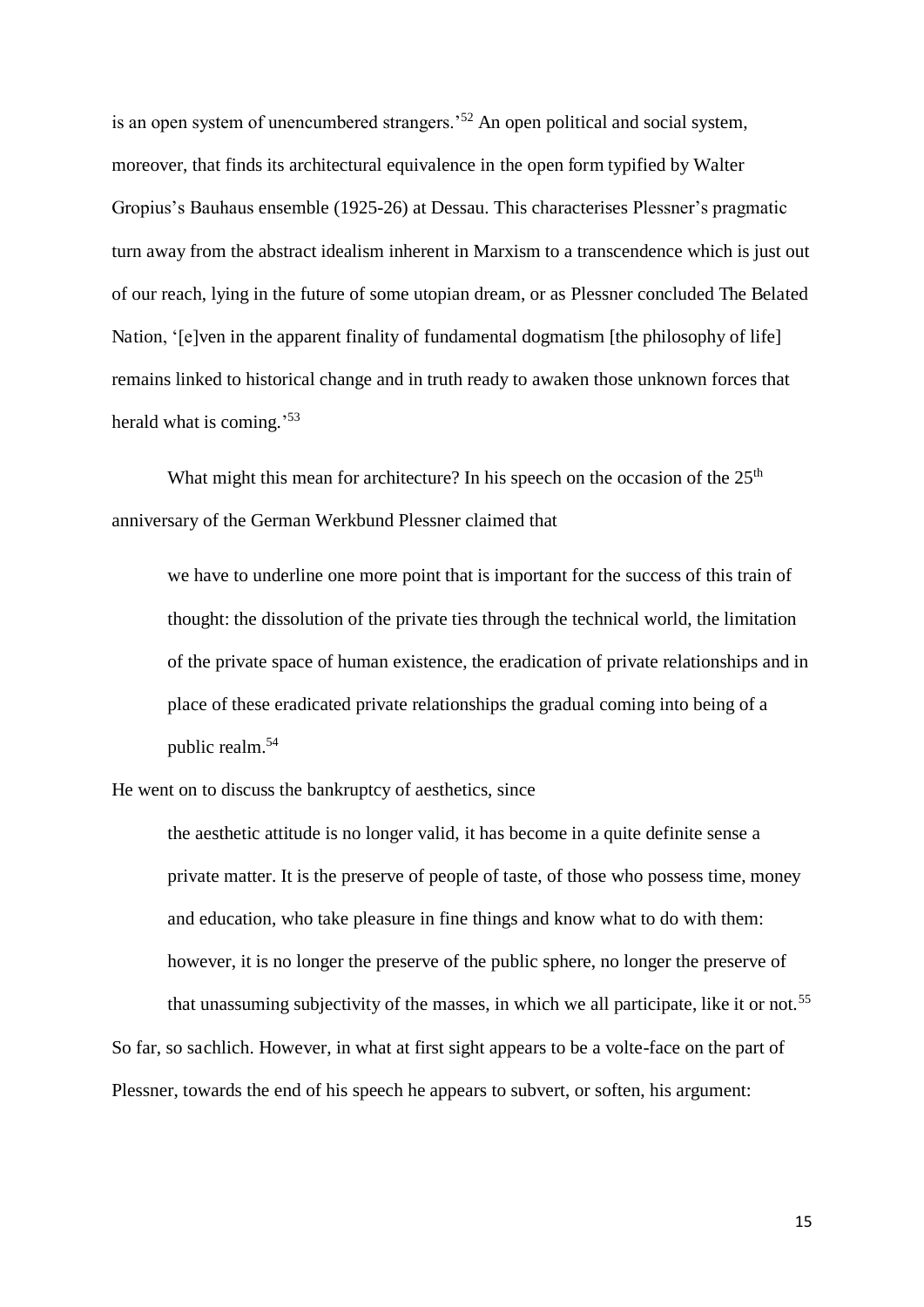But the things with which we are concerned here […] are greater than the things of politics and of political ideology. Not only do we have the firm belief, but we already know that the new form-making and the search for new form does not rely upon the socialist train of thought. The hope that this new form-world can only be completely

brought about by dint of a proletarian revolution [...] we can no longer entertain.<sup>56</sup> Plessner's decoupling of the Neues Bauen from Marxist ideology is quite startling in the light of his foregoing polemic. The views of the Werkbundists present at the speech are not known, but they – and Plessner – must have seen the writing on the wall: Hitler had become Chancellor by the end of January 1933, and the Werkbund was subsequently disbanded.<sup>57</sup> Yet had the Werkbund audience been familiar with Plessner's writings, and with his carefully plotted development of his anthropological laws stemming from his understanding of man's ex-centricity, then they would have taken his words – prophetic, from our post-Communist perspective – in their stride. Nine years earlier, one year after the publication of his Unity of the Senses, in 1924, he had published Limits of Community: a critique of social radicalism. It is worth quoting some of its opening remarks, in order to gain the full impact of Plessner's withering assault on dualistic thought, and on the dire consequences such thought would have on political and social life, and, by implication, on architecture:

By radicalism we mean generally the conviction that the truly great and good only come about by conscious recourse to the roots of existence; the belief in the healing power of extremes whose method is to make a stand against all traditional values and compromises. […] Social radicalism […] is the native world-view of the impatient, sociologically: of the lower classes, biologically: of youth. […] Radicalism means dualism. [It is] contemptuous of the conditional, of the limited, of small things and steps, of restraint, or reticence, of unconsciousness, joyful, but only of great things,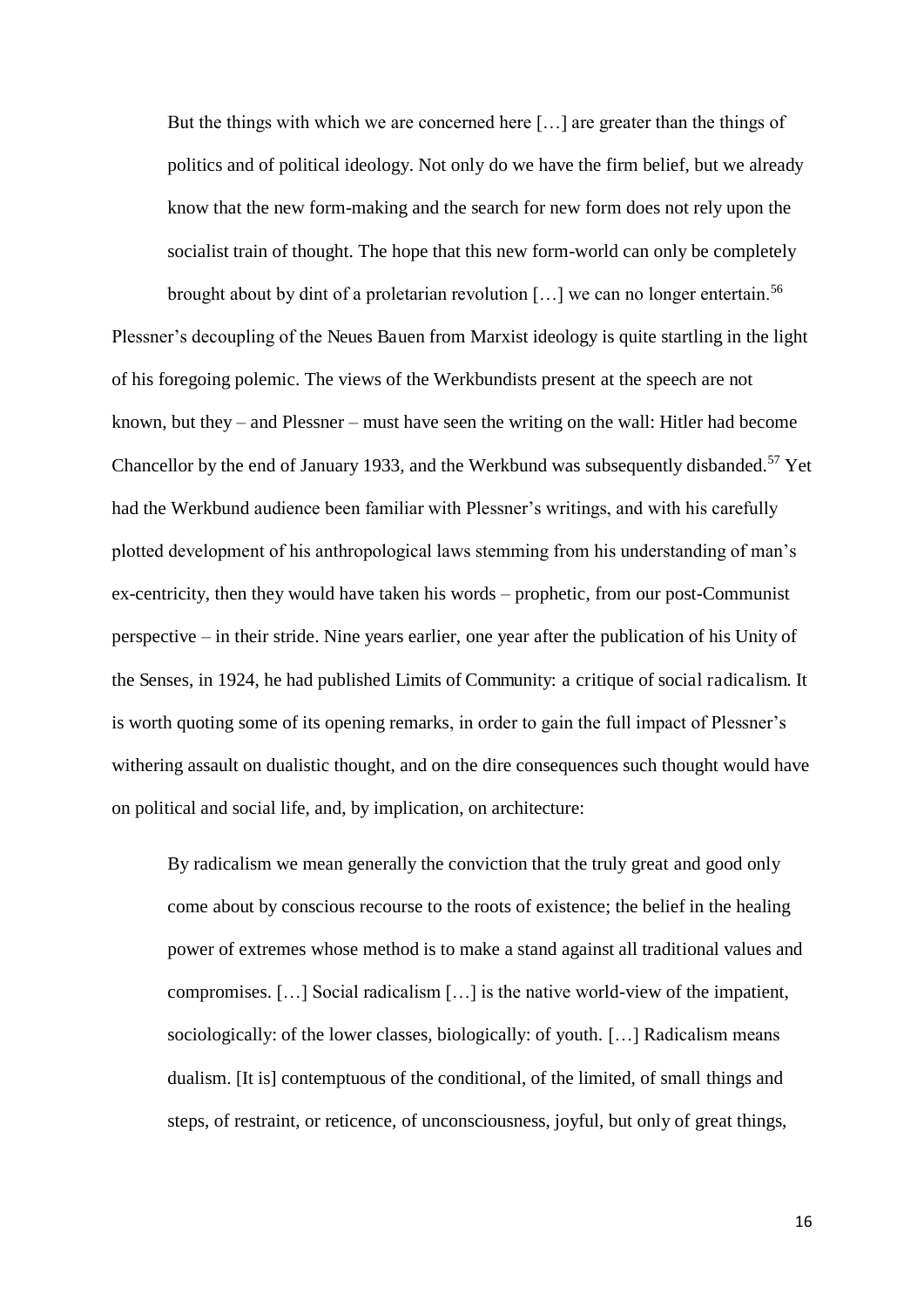devout, but only to the mighty, purist, therefore Pharisaic, principled, therefore inhibited, fanatic, therefore destructive. The enemy of radicalism is nature  $[\dots]$ <sup>58</sup>

Plessner is here announcing a new social construct for man, one that recognises its artificiality while acknowledging its anthropological roots in the biological and the natural.

#### **Conclusion: Plessner's Bauhaus**

In conclusion I would like to consider a building project that Plessner took an intense interest in, the house he commissioned for himself and his wife in Göttingen (**Fig. 2**).



Fig. 2

Lucy Hillebrand, Plessner House, Göttingen (1951-52). View of house from garden. Source: Lucy Hillebrand, Zeit-Räume der Architektin Lucy Hillebrand (Stuttgart: Krämer, 1983), edited by Dieter Boeminghaus, 156.

 Plessner returned to Germany in 1951, following his 15-year exile in Groningen. He took up the newly-founded chair in Sociology at the University of Göttingen, married Monika Tintelnot, and commissioned the architect Lucy Hillebrand (1906-97) to build their house in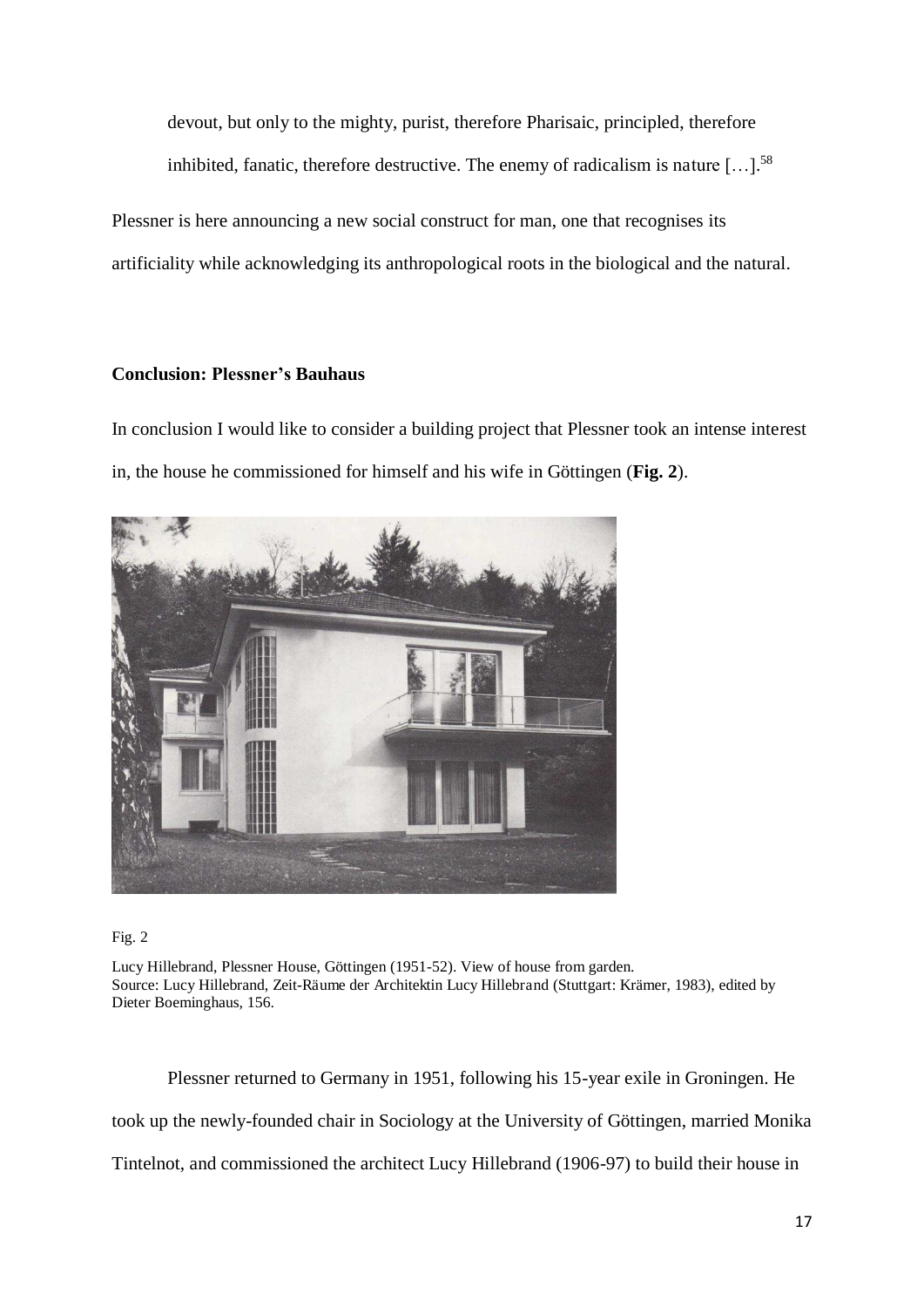the eastern suburbs of the town. Hillebrand was an inspired choice, being both local as well as a convinced and thoughtful Modernist.<sup>59</sup> From the north entrance side the house appears single storey; this belies the fact that it is built into a sloping site. It is rendered white, with a low-pitched hipped roof: sachlich, simple and straightforward, a 1950s rendering of a 1920s Neues Bauen house. The layout of the (upper) ground level is surprising, the orthogonal lines of the exterior softening into an organic essay of a curved staircase leading down to the guest bedrooms beneath. The private quarters of Plessner, hard by the entrance, give onto a freeplanned workroom. Beyond, visible through glass doors and panels, is a narrow gallery lined with bookcases, enveloping the top section of a double-height void overlooking the guest and reception areas beneath (**Fig. 3**). These give directly onto the garden. The house is one of a family of villas designed by Hillebrand in postwar West Germany all of which continue the theme of external restraint combined with internal freedom of layout.<sup>60</sup> Evident from the layout, the house has a remarkable ease in which its spaces 'flow' into each other;<sup>61</sup> its organic composition resembles that of the houses of Hans Scharoun and Häring, and as Heike Delitz has recounted

Hillebrand designed by virtually dancing though her spaces. Bodily movement in space was her guiding principle; […] Plessner explained 'designed' more precisely, in that she drew for him, and they 'spurred each other on' in this creative work, as Monika Plessner has recounted [in Carola Dietze's intellectual biography Nachgeholtes Leben. Helmuth Plessner 1892 *–* 1985]. A Bauhaus, then, instead of Heidegger's Hut.<sup>62</sup>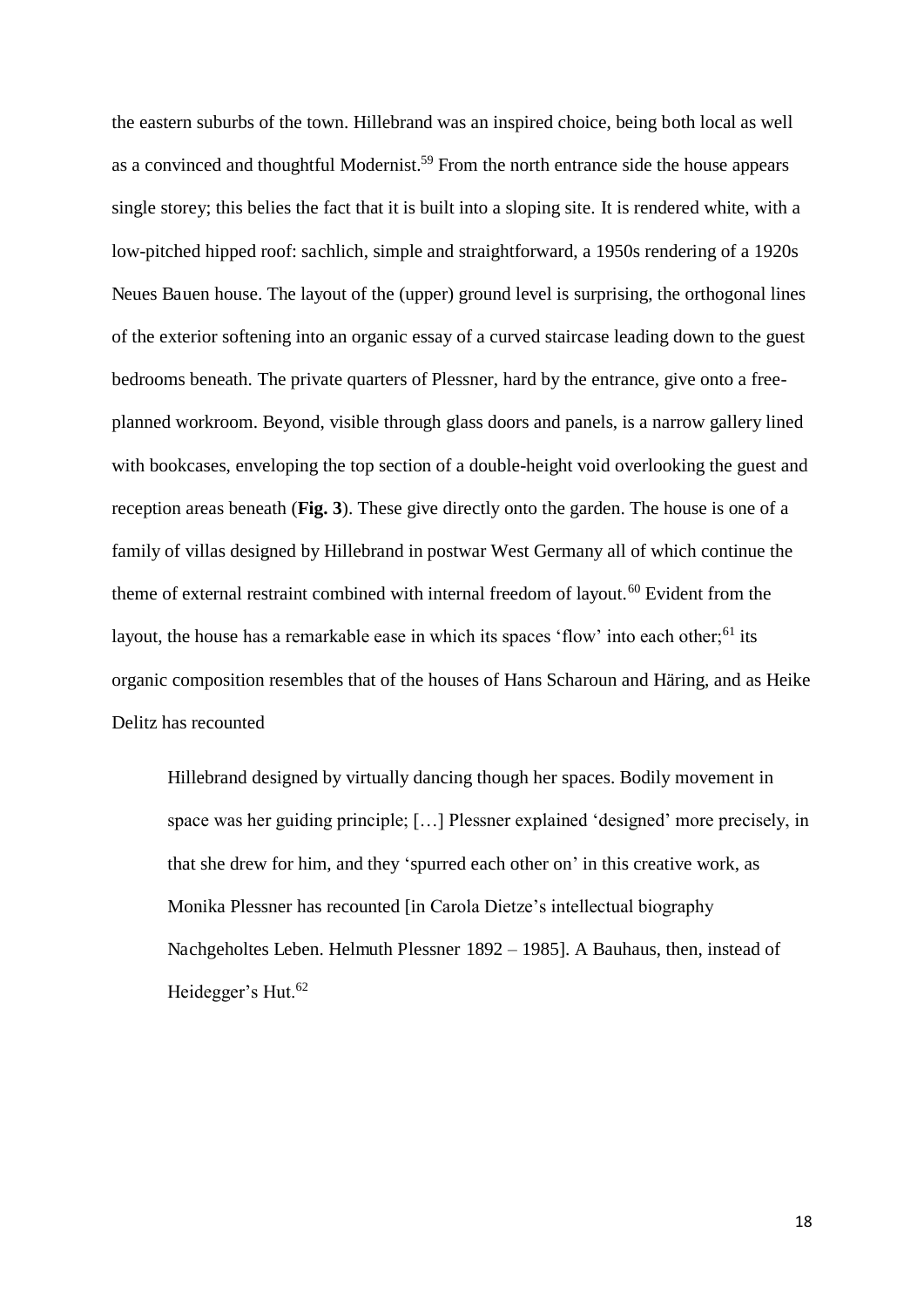

#### Fig. 3

Lucy Hillebrand, Plessner House, Göttingen (1951-52). View from Plessner's workroom to the library gallery and the garden beyond.

Source: Lucy Hillebrand, Zeit-Räume der Architektin Lucy Hillebrand (Stuttgart: Krämer, 1983), edited by Dieter Boeminghaus, 157.

Delitz's point with this final, acid aphorism is that Plessner's engagement with Modernism and the development of architecture was a positive and creative one, immersive in the practice, theory and politics of contemporary design, as opposed to the Freiberg professor's haughty withdrawal from it in his Todtnauberg retreat.<sup>63</sup> Plessner's Göttingen house in its 'natural artificiality', its 'mediated immediacy' and its 'utopian transcendence' resembles in all its complexities the houses of Josef Frank, with their inner spatial gymnastics contrasted with their external simplicity of form, plane and line (**Fig. 4**).<sup>64</sup> Plessner was straightforward and uncomplicated in his understanding that '[a]rchitecture, on account of rationally understandable functional concepts, presents the object with its meaning, a house, a staircase, a garden.'<sup>65</sup> For Plessner, these 'functional' elements are also clear conveyors of meaning. We see a staircase, and know that it will take us up to the floor above.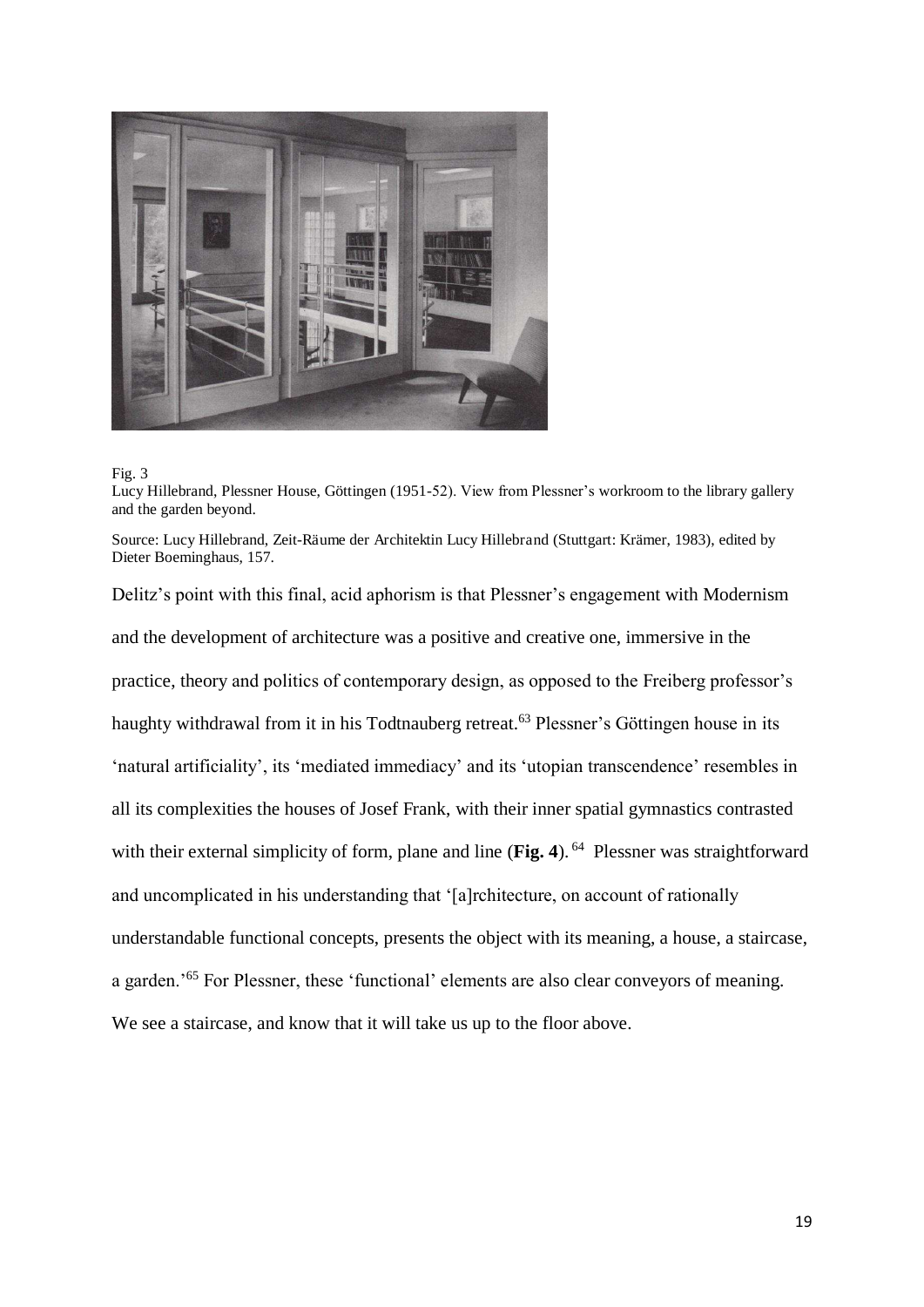

#### Fig. 4

Lucy Hillebrand, Plessner House, Göttingen (1951-52). Upper floor (main entrance level) plan. Source: Lucy Hillebrand, Zeit-Räume der Architektin Lucy Hillebrand (Stuttgart: Krämer, 1983), edited by Dieter Boeminghaus, 157.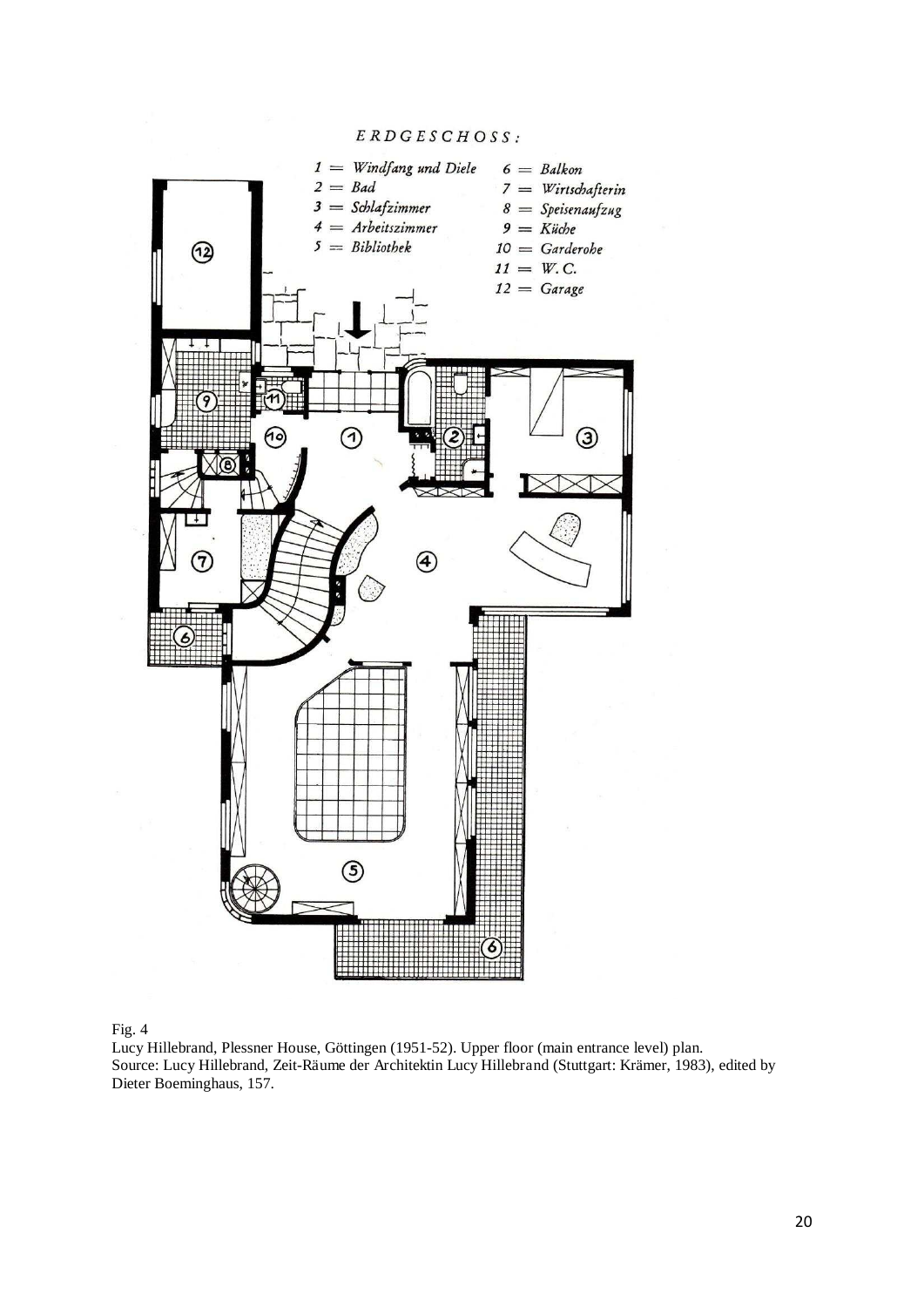It is wonderful to imagine Plessner and Hillebrand 'dancing' the Göttingen house into being. And yet Plessner had already described such an embodied approach to space, anticipating Merleau-Ponty's later writings, in this extraordinary passage from his 1923 book Unity of the Senses:

Nestling in, moving along, feeling one's way, occupying space, the thousand ways of living within our postures and giving the silent image of spaces and planes through such postures an immediate connection to me, these are the ways to understand architecture. We always have to feel such an image and its ideal system of expression on our own body in order to taste the sense of a building. The purely ornamental, the effect of light, the qualities of materials form a meaningful structure, if not consciously, then in a more or less immediate reaction to the artificially formed world of space.'<sup>66</sup>

Plessner built an edifice through his work in philosophical anthropology based on human positionality. It is complex and nuanced, and has ramifications for architecture that are similarly complex and nuanced, and ultimately suspicious of radicalism for its own sake.<sup>67</sup>

#### **NOTES**

.

All translations are by the author unless otherwise stated.

<sup>&</sup>lt;sup>1</sup> Martin Düchs and Christian Illies, 'The Human in Architecture and Philosophy: Steps towards an "Architectural Anthropology"', Journal of the International Society for the Philosophy of Architecture, No. x (2017), n. 10, citing Jürgen Habermas, 'Philosphische Anthropologie', in Alwin Diemer and Ivo Frenzel (eds), Fischer Lexikon Philosophie (Frankfurt-am-Main: Fischer, 1958), pp. 18–35.

<sup>&</sup>lt;sup>2</sup> See, for instance, Sebastian Feldhusen and Ute Poerschke (eds), Theorie der Architektur: Zeitgenössische Positionen (Basel and Berlin: Birkhäuser and Bauverlag BV, 2017). This volume is largely inspired by the anti-autonomous writings of Eduard Führ, for whom the 'theory of architecture' (and never 'architectural theory', which would imply a disciplinespecific theory) is one to which all might contribute (op. cit, p. 10).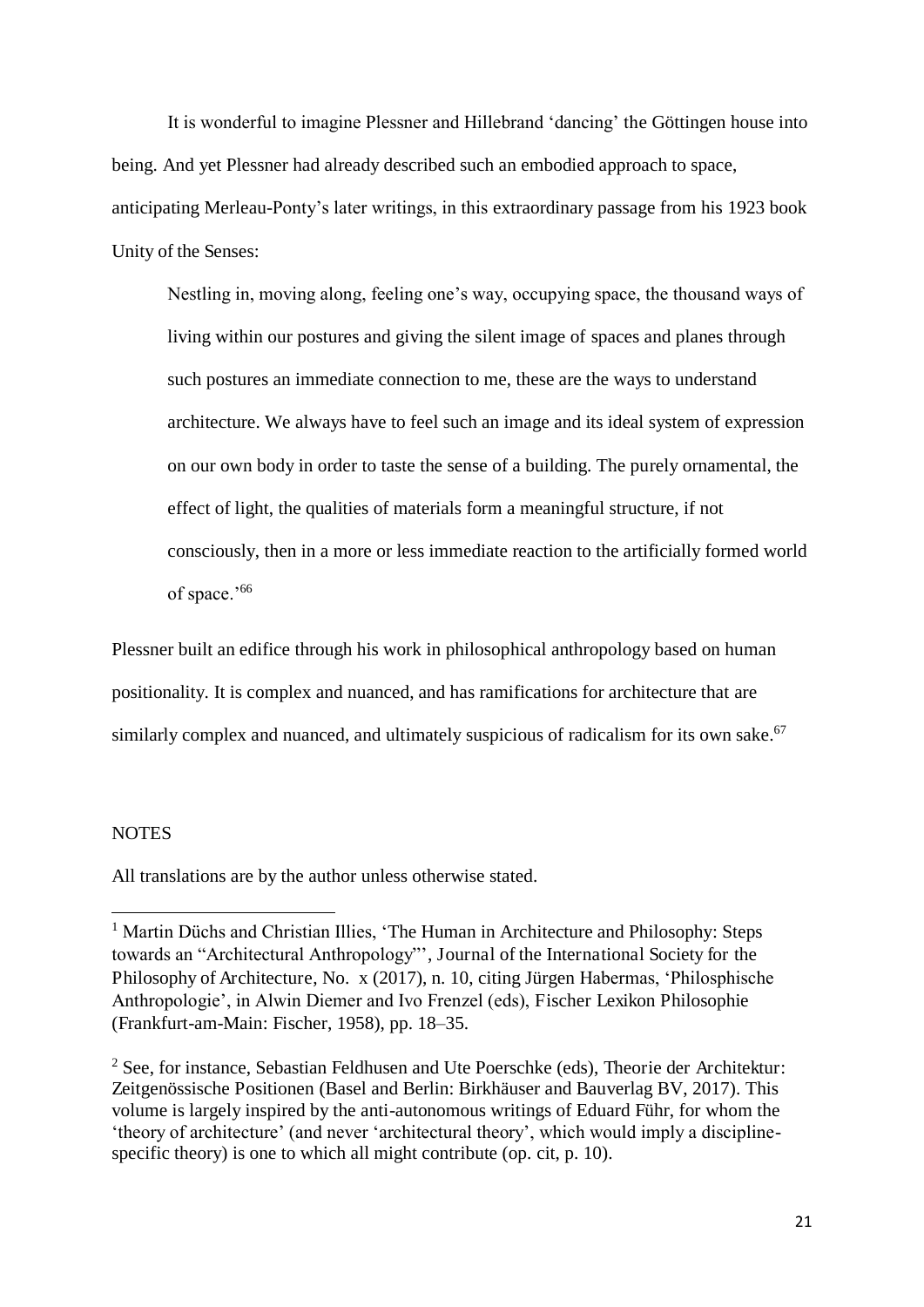<sup>3</sup> Helmuth Plessner was born into an affluent family of Jewish descent in Wiesbaden, in 1892. A bright schoolboy, he went on to study medicine, and then zoology and philosophy in Heidelberg. On the eve of the First World War he moved to Göttingen to study phenomenology under Edmund Husserl. He was appointed professor of philosophy in Cologne in 1926, having already published his first major work, The Unity of the Senses, three years earlier. Within two years at Cologne he had published what is generally regarded as his magnum opus, The Levels of the Organic and Man. Seven years later he was dismissed from his post, and after a short stay in Istanbul was offered refuge in Holland, with a chair in sociology in Groningen. As the war progressed he went underground in Holland, but returned to Germany in 1951. Numerous writings followed, leading to his collected works being published by Suhrkamp by 1985, the year of his death.

.

For the biographical sketch of Plessner's life from which this is drawn see Jos De Mul (ed.), *Plessner's Philosophical Anthropology: perspectives and prospects* (Amsterdam: Amsterdam University Press, 2014), pp. 12-14.

<sup>4</sup> Frederic Schwartz, Blind Spots: critical theory and the history of art in twentieth-century Germany (London: Yale University Press, 2005) and Helmut Lethen, Cool Conduct: the culture of distance in Weimar Germany (Berkeley: Calif. and London: University of California Press, 2002), translated by Don Reneau, especially chapter three, 'The Conduct Code of the Cool Persona', pp. 33-100. Originally published as Verhaltenslehren der Kälte: Lebensversuche zwischen den Kriegen (Frankfurt am Main: Suhrkamp, 1994).

<sup>5</sup> A good overview of philosophical anthropology may be found in Joachim Fischer, 'Die "Kölner Konstellation"', in Tilman Allert and Joachim Fischer, eds, Plessner in Wiesbaden (Wiesbaden: Springer VS, 2014), pp. 89-121. Here the three 'stars' alluded to are, in addition to Plessner, Max Scheler and Arnold Gehlen. See also Bernhard Beller, 'Anthropologie und Ethik bei Arnold Gehlen' (Munich: Ludwig-Maximilians-Universität, 2010), unpublished doctoral dissertation, especially 'Eine kurze Geschichte der philosophischen Anthropologie', pp. 12-41, [https://edoc.ub.uni-muenchen.de/15913/1/Beller\\_Bernhard.pdf](https://edoc.ub.uni-muenchen.de/15913/1/Beller_Bernhard.pdf) [accessed 13.11.2017].

For the distinction between the specific, 1920s movement and more a generalised anthropological interest for philosophy, see Joachim Fischer, Philosophische Anthropologie. Eine Denkrichtung des 20. Jahrhunderts (Freiburg im Breisgau: Alber, 2009), first edition, p. 9. Similarly, the term Neues Bauen ('New Building') is a specific reference to architecture in the German-speaking lands in the 1920s, an aesthetic reference that cannot be used in respect of architecture, however 'new', in, say, the 1890s or the 1950s.

<sup>6</sup> Helmuth Plessner, 'Homo absconditus', in Helmuth Plessner, Conditio humana (Frankfurt am Main: Suhrkamp, 2003), pp. 353-66, 353. First published in Merkur, 23rd year, Vol. 11, Stuttgart 1969, pp. 989-998.

 $<sup>7</sup>$  One is reminded of Otto Neurath's work in 'Red' Vienna and his project to develop a clear</sup> language of visual communication a generation before the semiotics revolution of the 1960s. See Eve Blau, The Architecture of Red Vienna, 1919-1934 (Cambridge, MA and London: MIT, 1999).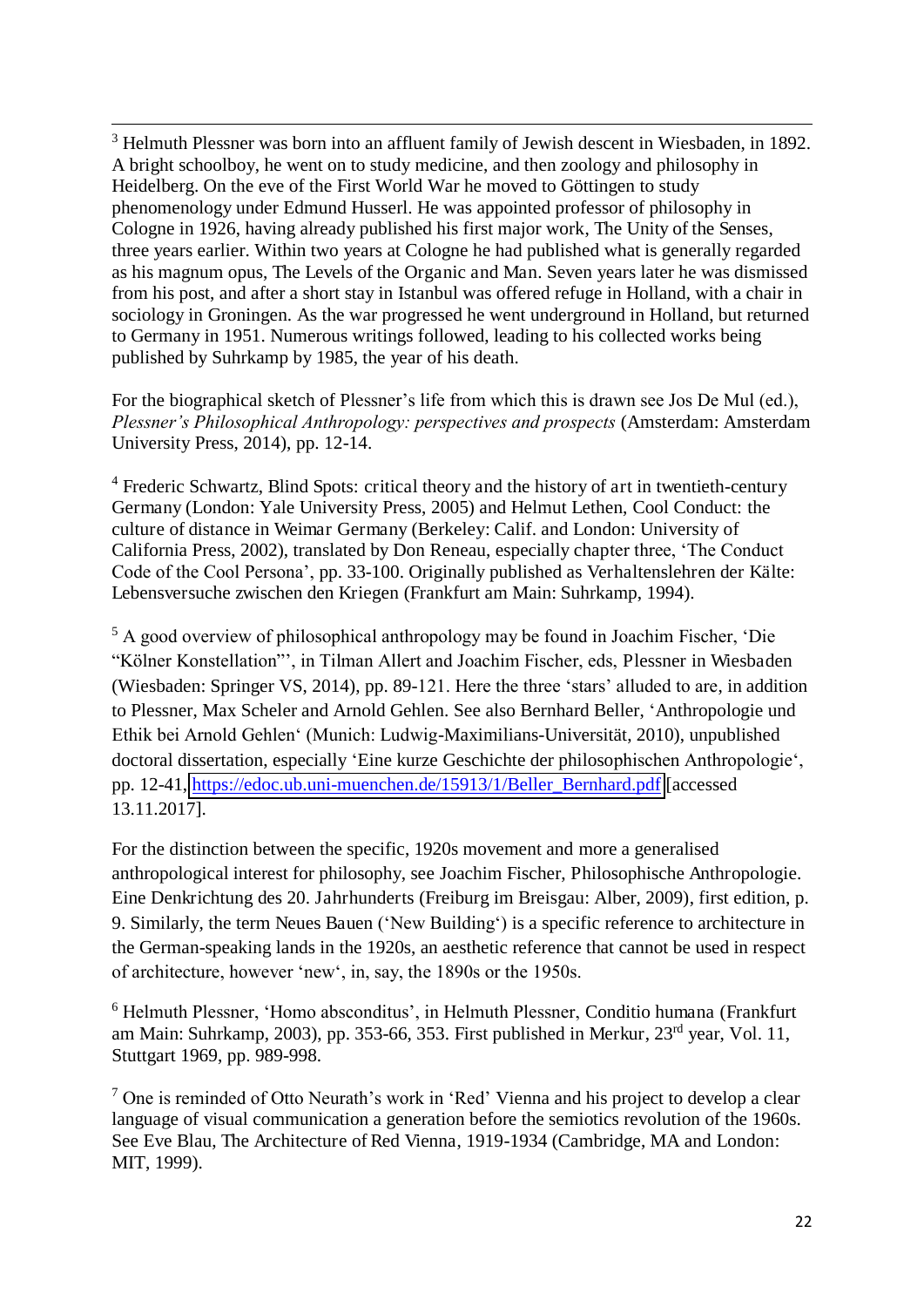8 Helmuth Plessner, Die Einheit der Sinne: Grundlinien einer Ästhesiologie des Geistes (Bonn: F. Cohen, 1923) in Helmuth Plessner, Anthropologie der Sinne: Gesammelte Schriften III (Frankfurt am Main: Suhrkamp, 1980), pp. 7-315, and p. 31.

9 Helmuth Plessner, Die Stufen des Organischen und der Mensch: Einleitung in die philosophische Anthropologie (Berlin: de Gruyter, 1928), reprinted 1975 (Berlin: de Gruyter), Sammlung Göschen 2200.

<sup>10</sup> The German term "exzentrisch" does indeed mean both eccentric and "out of the centre". Plessner uses the term "exzentrische Positionalität" in the sense of "being in a position that is out of the centre". So I have rendered the spelling in translation in order to differentiate its meaning from the English 'eccentric'.

<sup>11</sup> Martin Heidegger, Sein und Zeit (Tübingen: Max Niemeyer, 1927).

<sup>12</sup> See Auguste Choisy, *Histoire de l'Architecture* (2 vols) (Paris, 1899).

<sup>13</sup> Alberto Pérez-Gómez and Louise Pelletier, Architectural Representation and the Perspective Hinge (Cambridge, MA: MIT, 1997).

<sup>14</sup> See Rolf Sachsse, Bild und Bau. Zur Nutzung technischer Medien beim Entwerfen von Architektur (Braunschweig and Wiesbaden: Vieweg, 1997).

<sup>15</sup> See Gerald Adler, Timothy Brittain-Catlin and Gordana Fontana-Giusti (eds), Scale: imagination, perception and practice in architecture (Abingdon: Routledge, 2012), 'Introduction', pp. 1-9. The phenomenon of flatness is explored in various scales, media and locations in Barry Higman, Flatness (London: Reaktion, 2017).

<sup>16</sup> Thomas Nagel, The View from Nowhere (New York and Oxford: Oxford University Press, 1986), p. 3. For Plessner, the only such creature on earth is the human being.

<sup>17</sup> See De Mul, *Plessner's Philosophical Anthropology*, pp. 14-15.

<sup>18</sup> See De Mul, *Plessner's Philosophical Anth*ropology, pp. 16-17.

<sup>19</sup> De Mul, *Plessner's Philosophical* Anthropology, p. 17.

<sup>20</sup> Richard Rorty, Philosophy and Social Hope (Harmondsworth: Penguin, 1999), p. xxii.

<sup>21</sup> To continue Rorty's line of thought

.

[...] the vocabulary of Greek metaphysics and Christian ontology – the vocabulary used in what Heidegger has called 'the onto-theological tradition' – was a useful one for our ancestors' purposes, but that we have different purposes, which will be better served by employing a different vocabulary. Our ancestors climbed a ladder which we are now in a position to throw away. We can throw it away not because we have reached a final resting place, but because we have different problems to solve than those which perplexed our ancestors. (Richard Rorty, Philosophy and Social Hope (Harmondsworth: Penguin, 1999), p. xxii).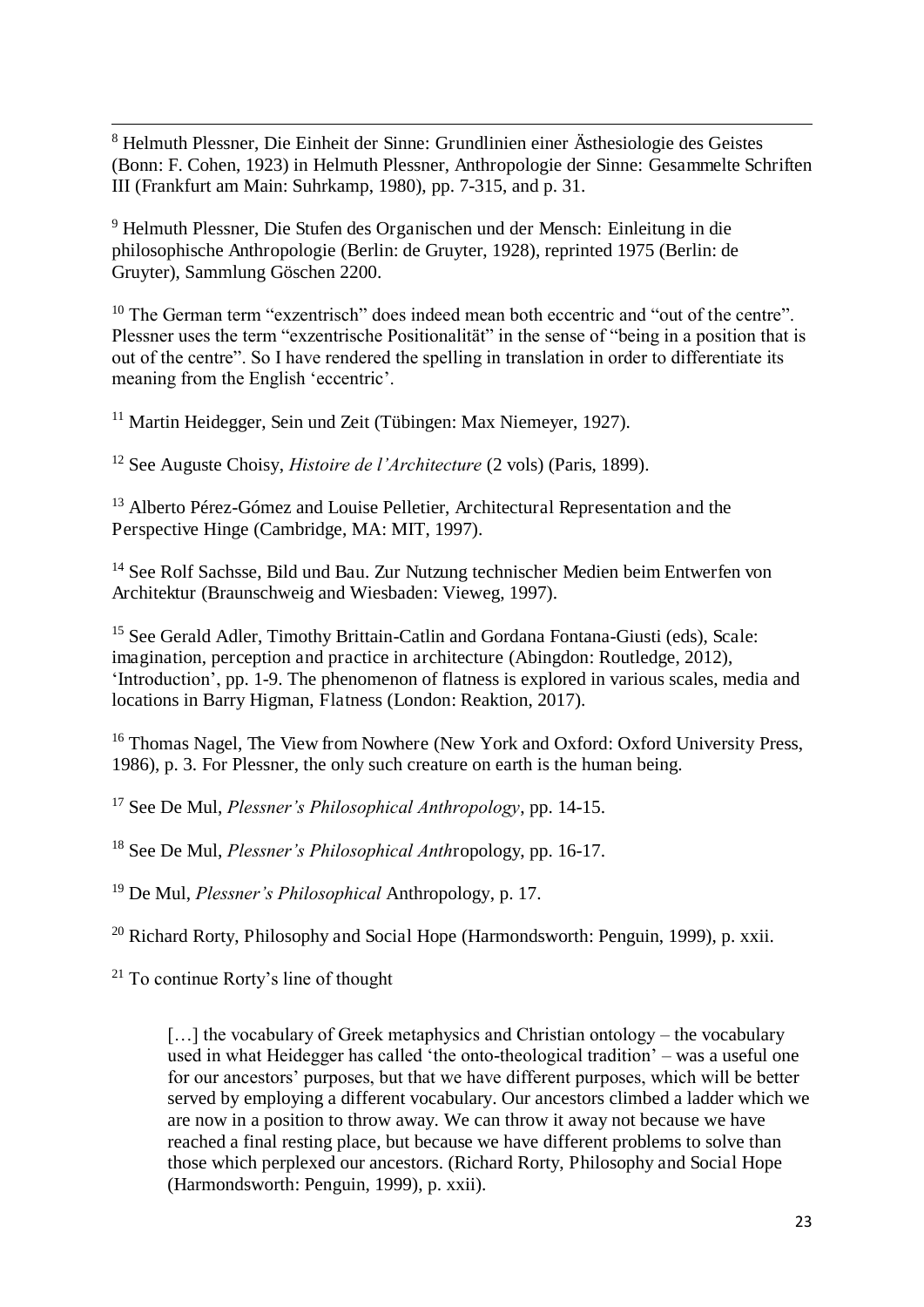<sup>22</sup> See Helmuth Plessner, Die Stufen, p. 310. The reader who is looking for a shortcut to Plessner's three main anthropological laws should refer to Helmuth Plessner, 'Der Mensch als Lebewesen', in Helmuth Plessner, Mit anderen Augen: Aspekte einer philosophischen Anthropologie (Stuttgart: Reklam, 1982), pp. 9-62. This essentially reprints the laws as stated in The Levels (pp. 309-46), prefaced by a short introduction. There is as yet no English translation of Die Stufen.

<sup>23</sup> Plessner, Die Stufen, pp. 310-11.

.

<sup>24</sup> De Mul, *Plessner's Philosophical* Anthropology, p. 19.

 $25$  Arnold Gehlen, 'Philosophische Anthropologie' (1971), in Arnold Gehlen, Philosophische Anthropologie und Handlungslehre (Gesamtausgabe, Vol. 4) (Frankfurt-am-Main: Klostermann, 1983), pp. 236-46, here p. 240. Actual quote: 'So erscheint der Mensch schon von Natur aus als Kulturwesen, seine Sonderstellung hierin begründet.' See also Arnold Gehlen, Der Mensch: seine Natur und seine Stellung in der Welt (Berlin: Junker & Dünnhaupt, 1940).

<sup>26</sup> Plessner, Die Stufen, p. 310.

 $^{27}$  Plessner, Die Stufen, p. 312. Plessner embraces technology in ways that Heidegger found impossible. For Plessner, as for his contemporary, the philosopher Friedrich Dessauer, '[t]echnology is for Germany what sun is for Spain's wine, for Canada's grain, for Argentina's pastures'. (Friedrich Dessauer, Philosophie der Technik: das Problem der Realisierung (Bonn: Friedrich Cohen Verlag, 1927), p. 31.

<sup>28</sup> See Juhani Pallasmaa, The Eyes of the Skin: architecture and the senses (Chichester: John Wiley & Sons, 2005) and The Thinking Hand: existential and embodied wisdom in architecture (Chichester: John Wiley & Sons, 2009), Richard Sennett, The Craftsman (London: Allen Lane, 2008), Raymond Tallis, The Hand: a philosophical inquiry in human being (Edinburgh: Edinburgh University Press, 2003) and Maurice Merleau-Ponty, Phenomenology of Perception (London: Routledge, 1992). Originally published as Phénoménologie de la perception (Paris: Gallimard, 1945).

<sup>29</sup> See Gerald Adler, 'Pragmatics: towards a theory of things', in Teresa Stoppani, Giorgio Ponzo and George Themistokleous (eds), This Thing Called Theory (Abingdon: Routledge, 2017), pp. 179-190. Significant texts referred to here are François Dagognet, *Éloge de l'objet:*  pour une philosophie de la merchandise (Paris: Vrin, 1989) and Gilbert Simondon, Du mode *d'existence des objets techniques* (Paris: Aubier, 1958). The fields of enquiry around New Materialism and New Realism are burgeoning today; see the recent compilation Markus Gabriel (ed.), Der Neue Realismus (Frankfurt am Main: Suhrkamp, 2014), and Maurizio Ferraris, Introduction to New Realism (London: Bloomsbury, 2014). (Ferraris is also included in the Gabriel-edited collection.) See also 'Neuer Pragmatismus in der Architektur', Arch+, No. 156, May 2001.

<sup>30</sup> Plessner, Die Stufen, p. 321.

<sup>31</sup> Plessner, Die Stufen, p. 32.

<sup>32</sup> Hugo Häring, Die Form, vol. 1, October 1925, p. 5, cited in Peter Blundell Jones, Hugo Häring (Stuttgart and London: Axel Menges, 1999), p. 7.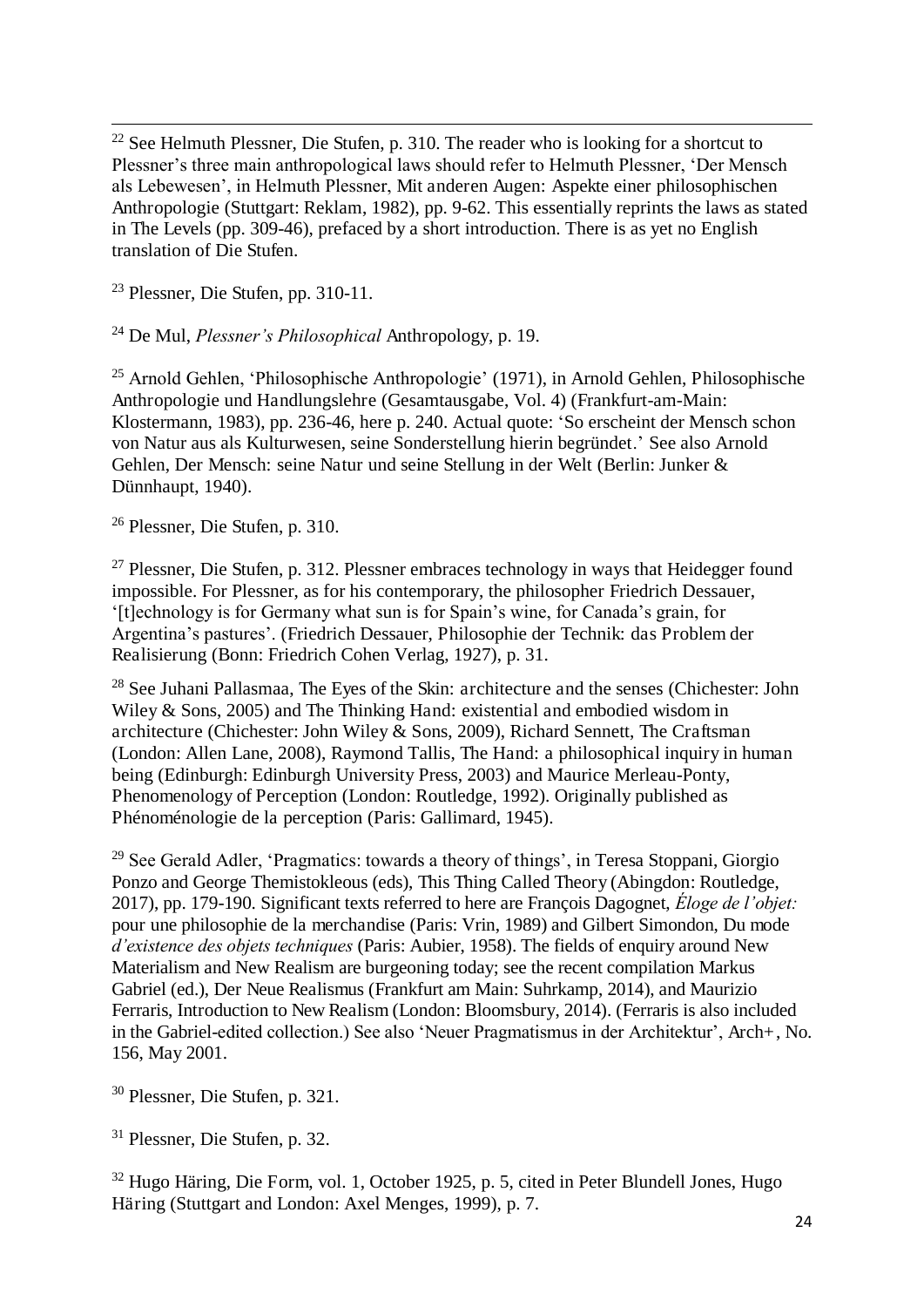<sup>33</sup> See Peter Bernhard, 'Plessners Konzept der offenen Form im Kontext der Avantgarde der 1920er Jahre' (Plessner's concept of open form in the context of the avant-garde in the 1920s), in Arhe, IV, July 2007 (Faculty of Philosophy, University of Novi Sad, Novi Sad, Serbia). There is by now a large bibliography on the relationship between biology and architectural Modernism. The English-speaking reader will be more familiar with D'Arcy Thompson's book On Growth and Form (Cambridge: Cambridge University Press, 1961). This is an abridged version of the original book published in 1917. Thomson's ideas about the relationship between biological and structural and architectural form were taken up with alacrity in the years following its re-edition.

<sup>34</sup> Helmuth Plessner, 'Wiedergeburt der Form im technischen Zeitalter' ('Rebirth of Form in the Technical Age'), in Arch+, No. 161, June 2002, pp. 52-57, transcript of Plessner's speech on  $14<sup>th</sup>$  October 1932 in Berlin on the occasion of the  $25<sup>th</sup>$  anniversary of the German Werkbund, p. 52. Translations from this speech are my own, although a complete English translation exists: 'Rebirth of Form in the Technical Age', translated by Jonathan Blower, Art in Translation, vol. 3, issue 1 (2011), pp. 37-51. First published in German in Politik*—* Anthropologie*—*Philosophie: Aufsätze und Vorträge, edited by Salvatore Giammusso and Hans-Ulrich Lessing (Munich: Fink, 2001), pp. 71-86.

The International Style exhibition opened at MoMA, New York City on 9 February, 1932, some eight months before the Werkbund's anniversary meeting in Berlin.

<sup>35</sup> Plessner, Die Stufen, p. 341.

.

<sup>36</sup> Plessner, 'Wiedergeburt der Form', pp. 52-57, p. 57.

<sup>37</sup> Helmuth Plessner, 'Das Lächeln', in Helmuth Plessner, Mit anderen Augen: Aspekte einer philosophischen Anthropologie (Frankfurt am Main: Suhrkamp, 1982), pp. 183-97. Originally published in 1950.

<sup>38</sup> See Beatriz Colomina, Privacy and Publicity: modern architecture as mass media (Cambridge, MA and London: MIT, 1994). 'We are divided between what we think and what we say and do', p. 33. Colomina is referring to the fin-de-siècle disjunctions manifested in 'civilised' cultures, especially visible in Vienna, between rich and poor, outside and inside, technology and culture, and so on. She starts the section with an apposite quote of Hugo von Hofmannsthal's (from his Buch der Freude): 'Depth must be hidden. Where? On the surface.' See also Janet Stewart, *Fashioning Vienna: Adolf Loos's cultural criticism* (London: Routledge, 2000), especially chapter four, 'The display and disguise of difference', pp. 98- 130.

<sup>39</sup> Lethen, Cool Conduct, 55, and Richard Sennett, The Fall of Public Man (Cambridge: Cambridge University Press, 1974). Lethen goes on to account for just such 'coolness' in western mores and habits of behaviour since the Enlightenment: '[Richard] Sennett [in The Fall of Public Man, 1976] looks for orientation to public dialogue in the eighteenth century, while Plessner's theory breathes the air of seventeenth-century French classicism.'

<sup>40</sup> Lethen, Cool Conduct, p. 62, citing Friedrich Nietzsche, Werke in drei Bänden (Munich: Carl Hanser, 1963), vol. 2, p. 604. Nietzsche's actual words are '[j[eder tiefe Geist braucht eine Maske', literally, 'every deep spirit needs a mask'. Lethen further emphasises the point: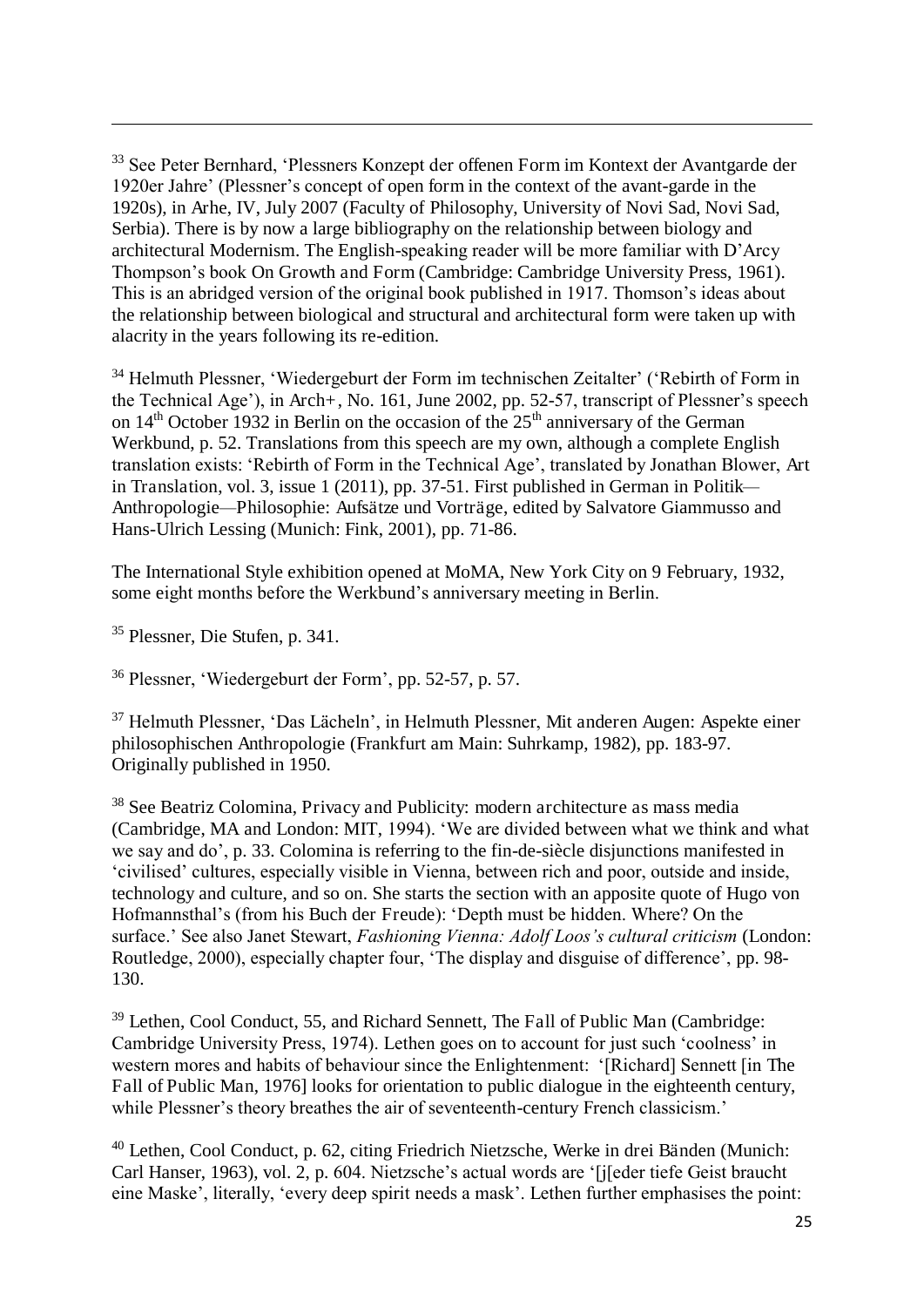'Plessner does not tolerate the enactment of "naked honesty" or "eruptive authenticity" either in contemporary design, whether the new objectivity interiors of Bauhaus architecture— "with overhead lighting and tiled walls"- or in expressionist stage sets. Hygiene resides for him at the cold pole, "reckless sincerity" at the warm. He takes aim at all forms of unmediated directness, pleading for moderate temperatures and indirect lighting, for art and literature of whatever type as long as they eschew intimate self-revelation in favor of the regulating practice of distance.' (Lethen, Cool Conduct, p. 54).

.

<sup>41</sup> Plessner must have been aware – although his writings do not attest to it – of the Dessau visionary designer Siegfried Ebeling, whose tract 'Space as Membrane' was published in 1926. Siegfried Ebeling, Space as Membrane (London: Architectural Association, 2010), edited and with an afterword by Spyros Papapetros; introduction by Walter Scheiffele; translated by Pamela Johnston based on an earlier translation by Anna Kathryn Schoefert. Originally published in German as Der Raum als Membran (Dessau: Dünnhaupt, 1926).

<sup>42</sup> See Gerald Adler, 'Energising the building edge: Siegfried Ebeling, Bauhaus bioconstructivist', in Ruth Morrow and Mohamed Abdelmonem (eds), Peripheries (Abingdon: Routledge, 2012), pp. 183-99.

<sup>43</sup> Heinrich Tessenow, 'Die Sachlichkeit oder die Wahrheit in der gewerblichen Arbeit' ('Objectivity or Truth in Craftsmanship'), in Heinrich Tessenow, Hausbau und dergleichen (Weimar and Rostock: Edition M, 2011), Heinrich Tessenow Gesamtausgabe, vol. 2, edited by Theodor Böll, 38. Originally published in Berlin by Bruno Cassirer, 1916, and subsequently in Braunschweig by Vieweg, 1986.

<sup>44</sup> Helmuth Plessner, 'Mit anderen Augen', ('With other eyes') in Helmuth Plessner, Mit anderen Augen: Aspekte einer philosophischen Anthropologie (Stuttgart: P. Reclam, 1982), p. 171.

<sup>45</sup> Adolf Loos, 'Ornament und Verbrechen' (1908) (Architecture and Crime'), in Adolf Loos, Trotzdem (Vienna: Prachner, 1982), pp. 78-88. Originally published in Adolf Loos, Trotzdem. 1900- 1930 (Innsbruck: Brenner-Verlag, 1931).

<sup>46</sup> Josef Frank, 'Accidentism', in Josef Frank, Schriften/Writings (Vienna: Metroverlag, 2012), vol. 2, p. 373, translated by Christopher Long. Originally published (in Swedish) as 'Accidentism' in Form, 54 (1958), 160-65, and in German in Baukunst und Werkform, Year 14, Nuremberg 1961, vol. 4, pp. 216-18. Frank continued:

In our age of scientific thinking, all traditions are gradually being lost; there is no longer any reason to recognize rules that cannot be proven. Thus, concepts such as art and beauty – which cannot even be fully defined – have come under doubt. A person without tradition is forced to invent his own rules of art, which, as a result, must be quite arbitrary. To believe these rules himself and to disseminate the belief in them, he must base them on moral, scientific, utilitarian, or mystical motives.

For a pithy and concise assessment of Frank's centrality in Vienna's interwar architecture and debates concerning aesthetics, see Friedrich Achleitner, 'Josef Frank und die Wiener Architektur der Zwischenkriegszeit', in Friedrich Achleitner, Wiener Architektur: zwischen typologischem Fatalismus und semantischem Schlamassel (Vienna, Cologne and Weimar: Böhlau, 1996), pp. 81-87.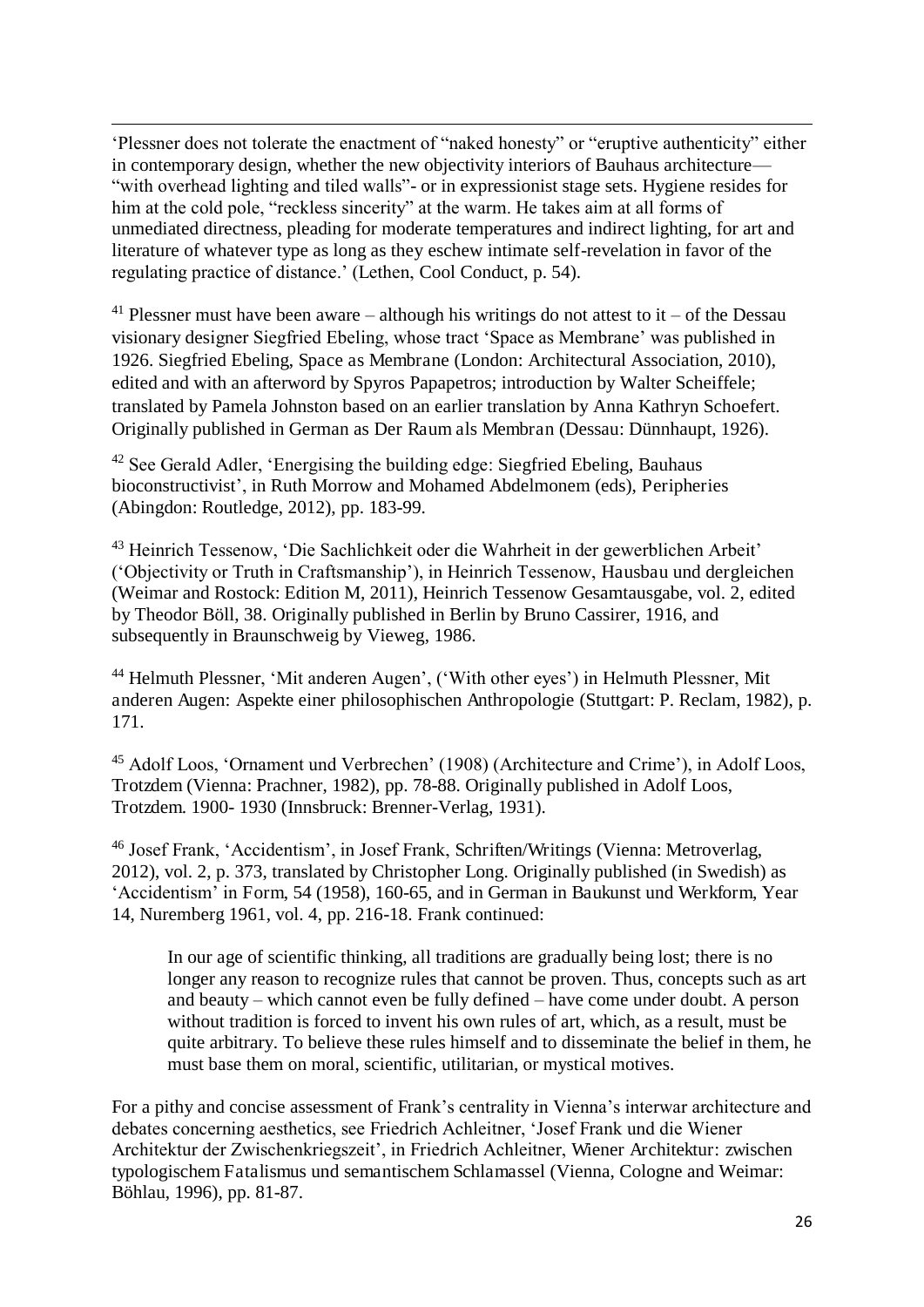<sup>47</sup> Plessner, Die Stufen, p. 341.

.

<sup>48</sup> Plessner, Die Stufen, p. 341.

<sup>49</sup> Helmuth Plessner, Die verspätete Nation (Stuttgart: Kohlhammer, 1959), p. 97. This book, originally published in 1935 with the title Das Schicksal deutschen Geistes im Ausgang seiner bürgerlichen Epoche (The Fate of the German Spirit at the End of its Bourgeois Epoch) was suppressed the following year. It was only republished in 1959 with its new title.

<sup>50</sup> Helmuth Plessner, '*De Homine Abscondito'*, in Social Research, vol. 36, Winter (1969), no. 4, p. 509. Translated by Claus Mueller.

<sup>51</sup> Ferdinand Tönnies, Gemeinschaft und Gesellschaft (Leipzig: Fues's Verlag, 1912).

<sup>52</sup> Lethen, Cool Conduct, p. xi.

<sup>53</sup> Plessner, Die verspätete Nation, p. 166.

<sup>54</sup> Plessner, 'Wiedergeburt der Form', p. 52.

<sup>55</sup> Plessner, 'Wiedergeburt der Form', p. 53.

<sup>56</sup> Plessner, 'Wiedergeburt der Form', p. 55.

<sup>57</sup> See Peter Bernhard, 'Plessners Konzept der offenen Form im Kontext der Avantgarde der 1920er Jahre' (Plessner's concept of open form in the context of the avant-garde in the 1920s), in Arhe, IV, July 2007 (Faculty of Philosophy, University of Novi Sad, Novi Sad, Serbia). This is a version of a lecture given by Bernhard at the Plessner Workshop held at the TU Dresden in April 2005. It is essentially a commentary on the position 'open form' has in Plessner's 'Rebirth of Form' speech on the occasion of the Werkbund's  $25<sup>th</sup>$  anniversary, in 1932. Bernhard alludes to Plessner's understanding of open form in the context of technology as well as of life itself. For technical artefacts, such as machines, their 'open forms' enable them to change as needs and capabilities change.

<sup>58</sup> Helmuth Plessner, Grenzen der Gemeinschaft. Eine Kritik des sozialen Radikalismus (Frankfurt am Main: Suhrkamp, 2002), p. 14. Originally published by Friedrich Cohen, Bonn, 1924. It remains untranslated into English.

<sup>59</sup> Hillebrand was, like Plessner, of mixed Jewish descent, and was unable to practise during the Nazi interregnum. See [http://www.fembio.org/biographie.php/frau/biographie/lucy](http://www.fembio.org/biographie.php/frau/biographie/lucy-hillebrand/)[hillebrand/](http://www.fembio.org/biographie.php/frau/biographie/lucy-hillebrand/) [accessed 27.06.2017]. See also:

Lucy Hillebrand, Zeit-Räume der Architektin Lucy Hillebrand (Stuttgart: Krämer, 1983), edited by Dieter Boeminghaus, and Sonia Ricon Baldessarini, Wie Frauen bauen: Architektinnen von Julia Morgan bis Zaha Hadid (Berlin und Grambin: AvivA, 2001), 'Lucy Hillebrand: Architektur als Schrift der Beweglichkeit', pp. 93-102.

 $60$  See Hillebrand, Zeit-Räume, pp. 156-7. The description of Plessner's house cites Albrecht Bürkle, 'Das Haus des Professors', in Merian 6 (1953), vol. 1, p. 41.